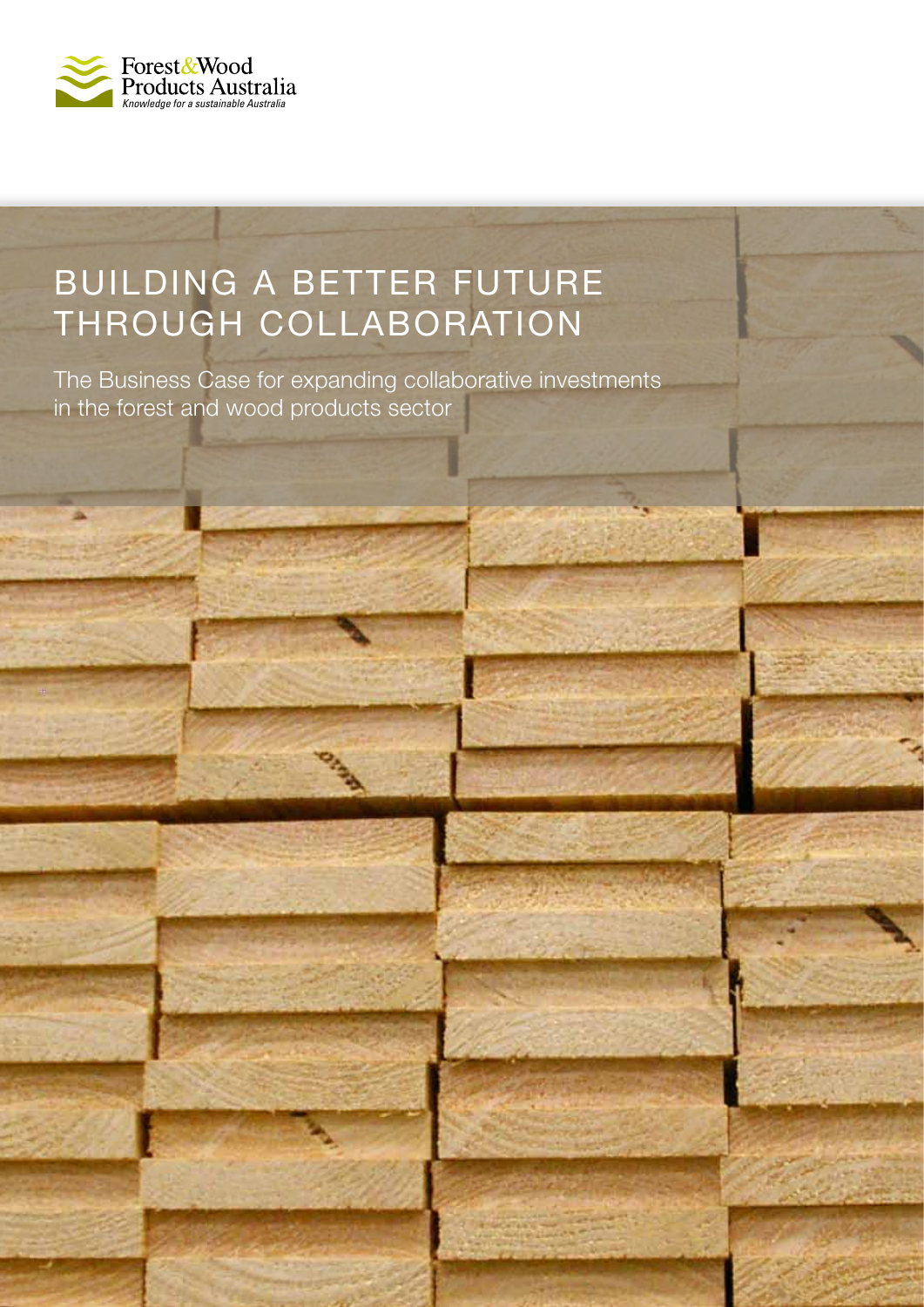

# **Contents**

| Deciding our industry's future                                       | 3  |
|----------------------------------------------------------------------|----|
| <b>Identifying future activities</b>                                 | 5  |
| The role and performance<br>of FWPA                                  | 5  |
| The industry today:<br><b>Challenges &amp; Opportunities</b>         | 6  |
| The 2012 Industry Summit                                             | 7  |
| Overview of proposed activities                                      | 9  |
| 1. Enhancing social licence                                          | 9  |
| 2. Growing the market                                                | 13 |
| 3. Improving statistics<br>and economic analysis                     | 16 |
| 4. Integrating forest research<br>and extension                      | 17 |
| 5. Boosting manufacturing<br>productivity                            | 20 |
| 6. Addressing skills shortages                                       | 21 |
| Funding the programs and the levy<br><b>Proposed investments and</b> | 22 |
| funding implications                                                 | 24 |
| <b>Return on investment (ROI)</b>                                    | 25 |
| Recommendation                                                       | 28 |

#### **Board endorsement**

The Board of Forest and Wood Products Australia Limited (FWPA) has reviewed the *Business Case for Future FWPA Investments 2013 to 2018*, which was developed in response to February's industry leaders' Summit.

The Board believes that the business case is highly robust and that there is a very good economic payback from increased industry investment in collaborative activities within the forest and wood products sector.

The future programs identified at the Summit, and further developed within the business case, will require a significant investment by industry that will be reflected in increased levies. The Board recognises that the current economic climate for the industry is extremely tough and the proposed levy increases may need to be phased in over a three-year period.

As confirmed by the independent consultant's review of FWPA, the Board is confident that the company has the governance and business systems in place to deliver the projected benefits of the planned collaborative activities on behalf of, and to, the industry.

On this basis, the Board fully supports and commends the Business Case to industry and the Commonwealth Government.

Yours sincerely,

Low Ada

Ron Adams, Chairman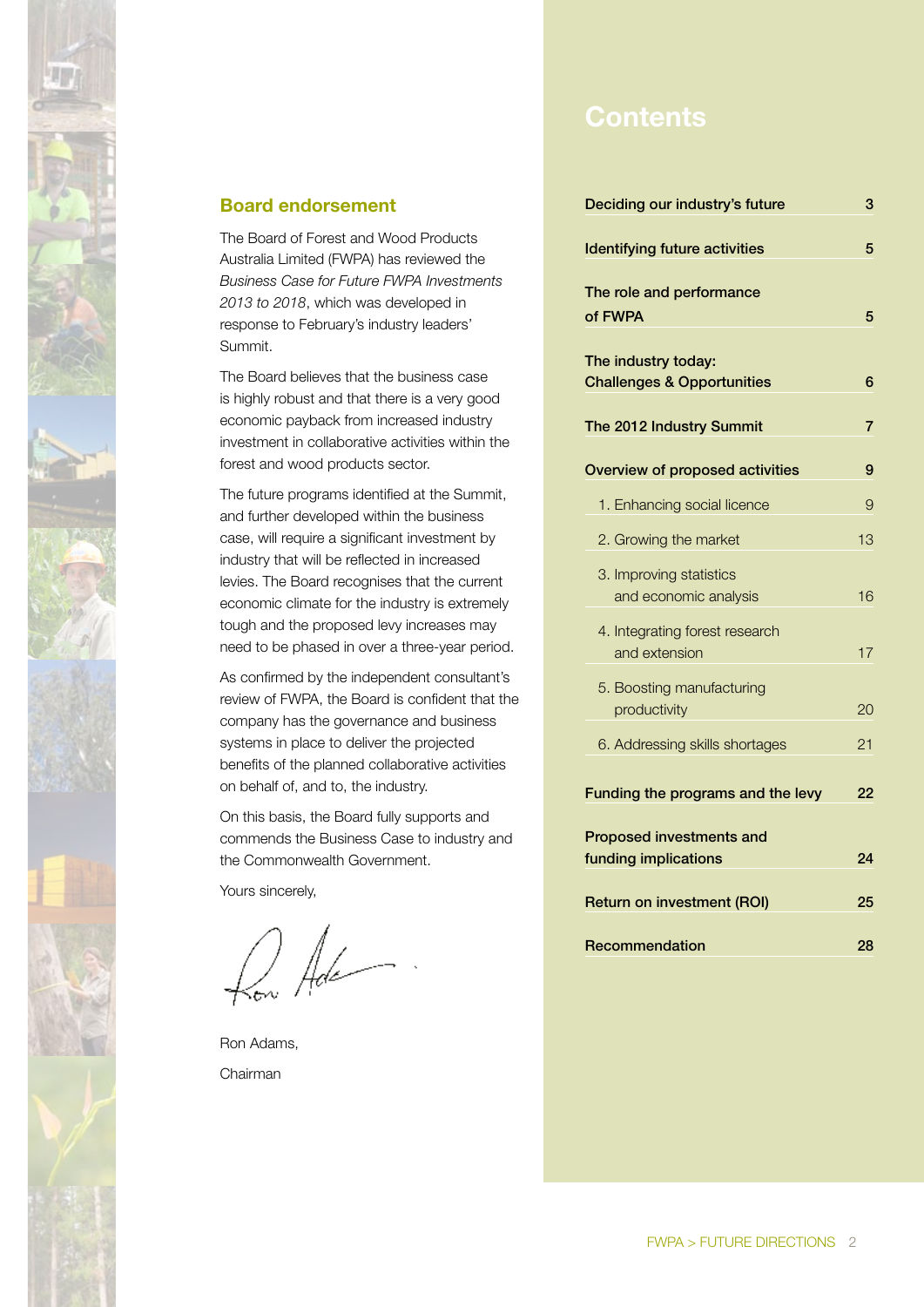

# **Deciding our industry's future**

Australia's forest and wood products industry faces unprecedented challenges and opportunities. How successfully the industry responds to the challenges and captures the opportunities will be, to a large extent, determined by its ability to act collaboratively, strategically and efficiently.

Over the past four years (2008-2012), Forest and Wood Products Australia Ltd (FWPA) has developed and successfully implemented a range of initiatives including R&D investment, generic promotion, standards coordination, and improved tech transfer.

The success of these programs has been objectively measured and the results are impressive. The ROI from R&D investments has been shown to have very high benefit to cost ratios, especially in the area of forest management. In relation to generic marketing, there is clear evidence that the advertising is having a positive impact on consumers and building specifiers across a wide range of measures. For example, the consumer awareness that wood products in the home store carbon rose by 24%, nearly a quarter. This is an exceptional result in marketing communications terms and provides knowledge that helps build the environmental credentials of wood and our industry.

FWPA is funded by industry levies and, where applicable, matching Government funds. Many of the recent initiatives were additionally funded through FWPA cash reserves, which have now been brought to a prudent level.

In February 2012, FWPA convened a Summit of the boards of the four national representative bodies of the Australian forest and wood products industry that are recognised under FWPA's constitution, as well as other FWPA company members and levy payers.

The Summit participants considered both new and existing FWPA programs and identified and prioritised those it considered to be of greatest value to the industry and its future.

The resulting six areas of proposed activity, their investment allocation and implications on the levy are summarised in the table and chart overleaf. The full implementation of these programs requires a lift of 284% in industry funding.

This document, an overview of the comprehensive *Business Case for Future FWPA Investments 2013 to 2018*, covers the activities identified by the Summit, their benefits to various sectors and the implications for future levies.

It is recognised that the current economic climate is extremely tough and the proposed programs and associated levy increases may need to be phased in over time. One possibility is to implement the levy increases over a threeyear period.

If the business case and phased implementation is supported, then there must be a formal process of consultation and an independently scrutinised poll of all levy payers who choose to vote on the proposal.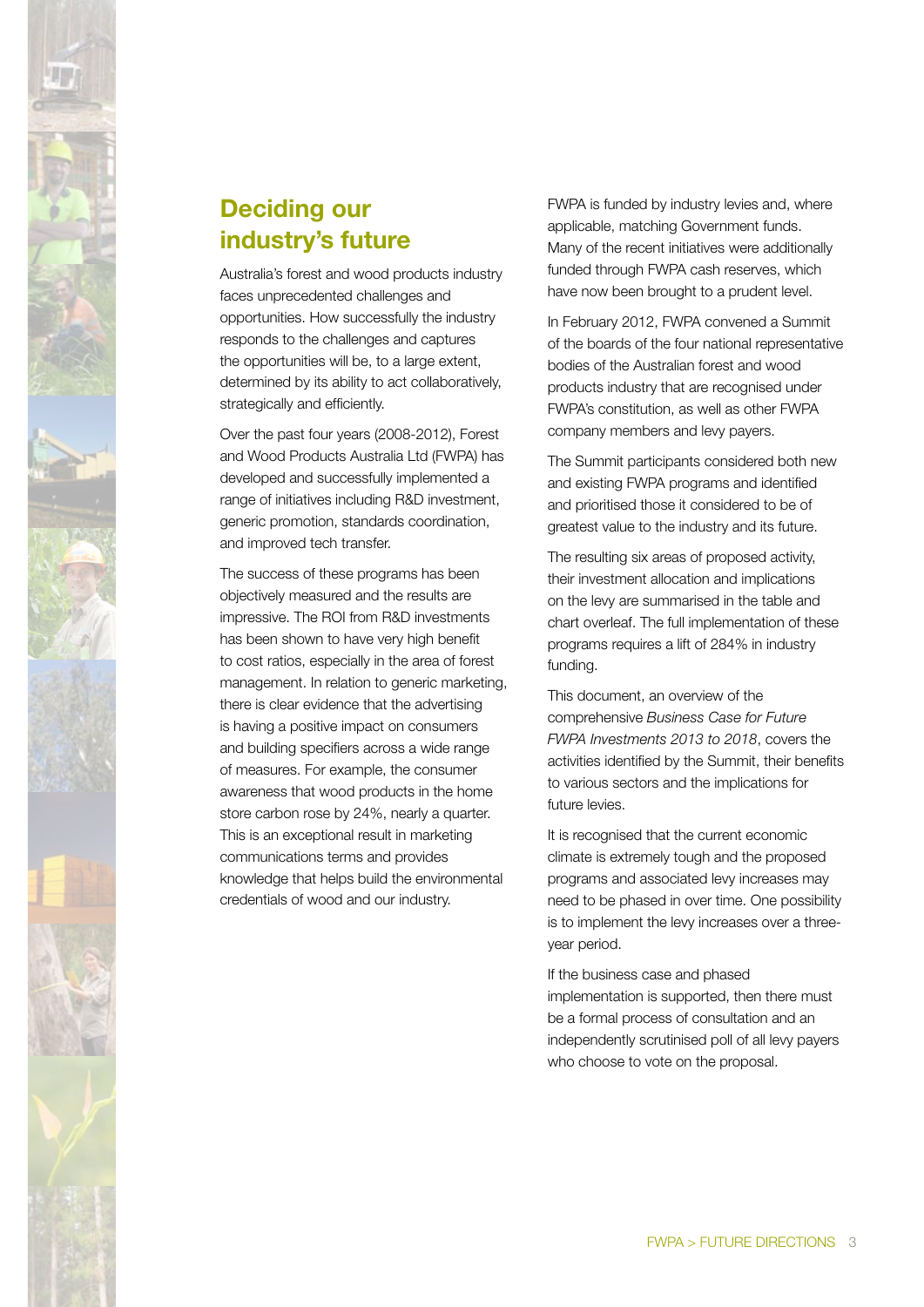



#### Current and Proposed Funding

|                                            | <b>Total</b><br>Investment | Gov't<br>matching<br>funds | Cash<br>reserves<br>and<br>other<br>income | Forest<br>growers | Solid<br>wood<br>processors | Engineered<br>wood<br><b>processors</b> | Importers | <b>Exporters</b> | Pulp<br>and<br>Paper | <b>TOTAL</b><br><b>LEVIES</b> |
|--------------------------------------------|----------------------------|----------------------------|--------------------------------------------|-------------------|-----------------------------|-----------------------------------------|-----------|------------------|----------------------|-------------------------------|
| Source of funds - 2011/12 ('000)           | \$13,380                   | \$4,773                    | \$3,373                                    | \$1,037           | \$2,723                     | \$191                                   | \$985     | \$297            | \$0                  | \$5,234                       |
| % of total levy income                     |                            |                            |                                            | 20%               | 52%                         | 4%                                      | 19%       | 6%               | 0%                   | 100%                          |
| Current levy*                              |                            |                            |                                            | \$0.05            | \$0.29                      | \$0.15                                  | \$0.715   | \$0.035          | \$0                  |                               |
| Funds required for<br>business case ('000) | \$22,880                   | \$8,008                    |                                            | \$5,845           | \$5,318                     | \$868                                   | \$1,981   | \$860            | \$0                  | \$14,872                      |
|                                            |                            |                            |                                            |                   |                             |                                         |           |                  |                      |                               |
| % of total funds required                  |                            |                            |                                            | 39%               | 36%                         | 6%                                      | 13%       | 6%               | 0%                   | 100%                          |
| Required levy per m <sup>3</sup>           |                            |                            |                                            | \$0.25            | \$0.50                      | \$0.50                                  | \$1.36    | \$0.08           | \$0.00               |                               |

\* Highest current levy in the category is shown

Possible Staged Implementation

| Source of funds ('000)  | 2011/12    | 2012/13  |  | Year 1   | Year 2   | Year <sub>3</sub> |
|-------------------------|------------|----------|--|----------|----------|-------------------|
|                         | (forecast) | (budget) |  |          |          |                   |
| Industry levies         | \$5,234    | \$5,371  |  | \$8,000  | \$11,000 | \$14,872          |
| Gov't matching funds    | \$4,773    | \$3,079  |  | \$6,000  | \$7,000  | \$8,008           |
| Total                   | \$10,007   | \$8,450  |  | \$14,000 | \$18,000 | \$22,880          |
| Cash reserves           | \$3,373    |          |  |          |          |                   |
| <b>Total investment</b> | \$13,380   | \$8,450  |  | \$14,000 | \$18,000 | \$22,880          |

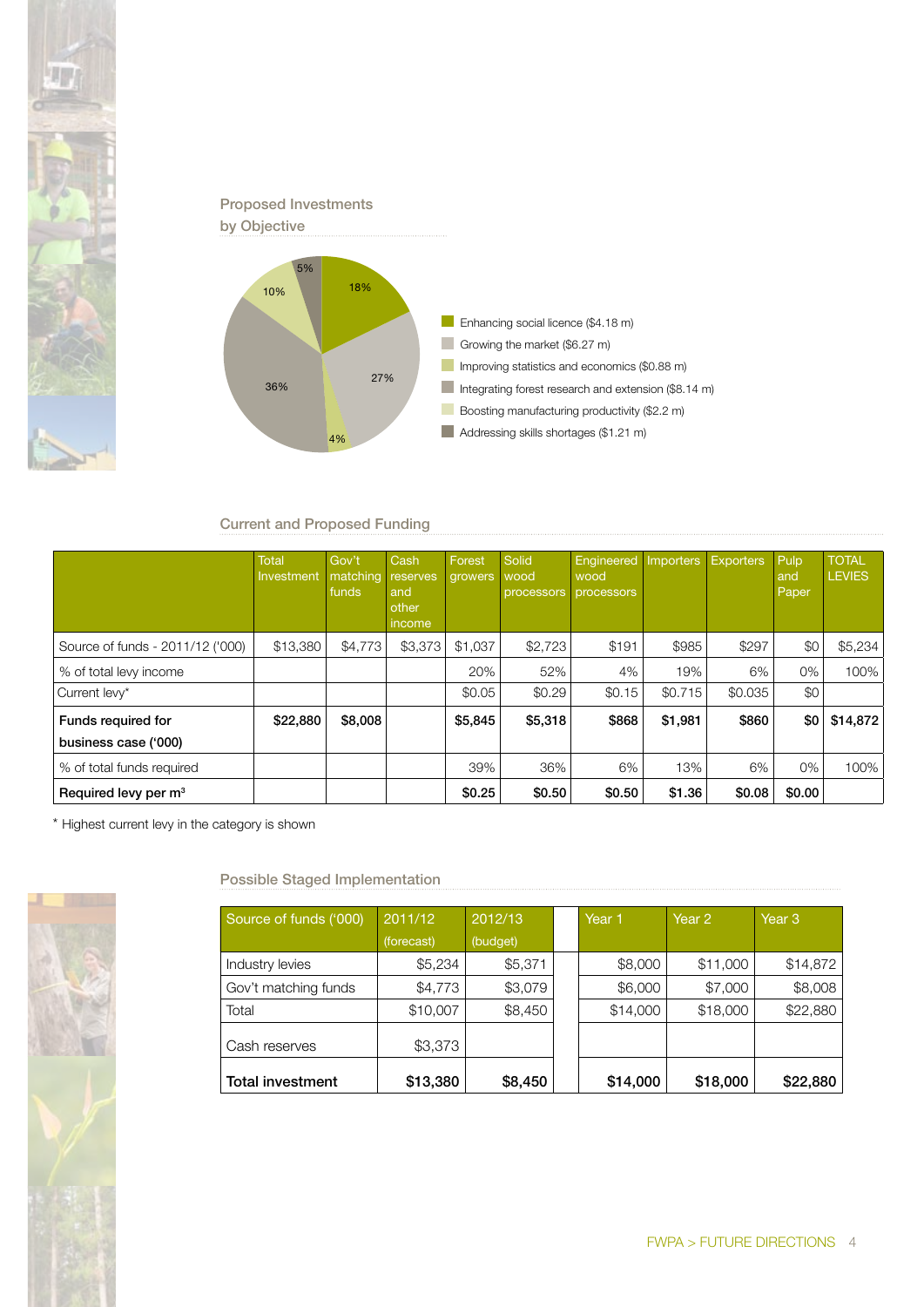

# **Identifying future activities**

The importance of identifying and planning future activities and their funding for Australia's forest and wood products industry

Australia's forest and wood products industry is at a crossroads. Market conditions and economic and environmental factors are challenging the way the industry operates, while also creating new opportunities. The industry's ability to influence change (as much as possible) and maximise the potential of new opportunities is directly related to its capacity to act cohesively and effectively.

For the past four years (2008-2012), Forest and Wood Products Australia Ltd (FWPA) has provided product and market development services, funded by levy payers and the Federal Government. Essentially, FWPA has provided services that are not economically or strategically feasible for individual organisations or industry sectors to deliver.

This document is one of two that have been prepared to explain the situation and options to ensure informed decision making. The other document is the full version, *Business Case for Future FWPA Investments 2013 to 2018*. Readers seeking a greater depth of information about programs and funding implications are encouraged to review this document.

*FWPA has provided services that are not economically or strategically feasible for individual organisations or industry sectors to deliver*

# **The role and performance of FWPA**

FWPA was established in September 2007 following widespread consultation and a poll of levy payers. The private company replaced the existing Government statutory authority so there could be an organisation to undertake generic marketing as well as R&D investments.

Over the past four years, in response to industry guidance, the FWPA Board has significantly increased activities funded from cash reserves. By June 2012, the company's reserves will be reduced to a prudent level, so a balance between income and expenditure will be needed in future financial years.

The company's first five-year plan of operations and statutory funding agreement (SFA) with the Commonwealth Government finishes in September 2012. Future funding arrangements are up to industry to decide. To help determine the future (if any) of the company and its operations, an independent review was undertaken as required under the SFA. The consultants concluded:

*This performance review has found that FWPA is a well-run company that has met its obligations under the statutory funding agreement with government. Stakeholders including DAFF have generally described FWPA as performing its functions effectively. Where there were some areas of relative weakness early in FWPA's existence these have generally been addressed over the review period.*

– SED Consulting (2012)1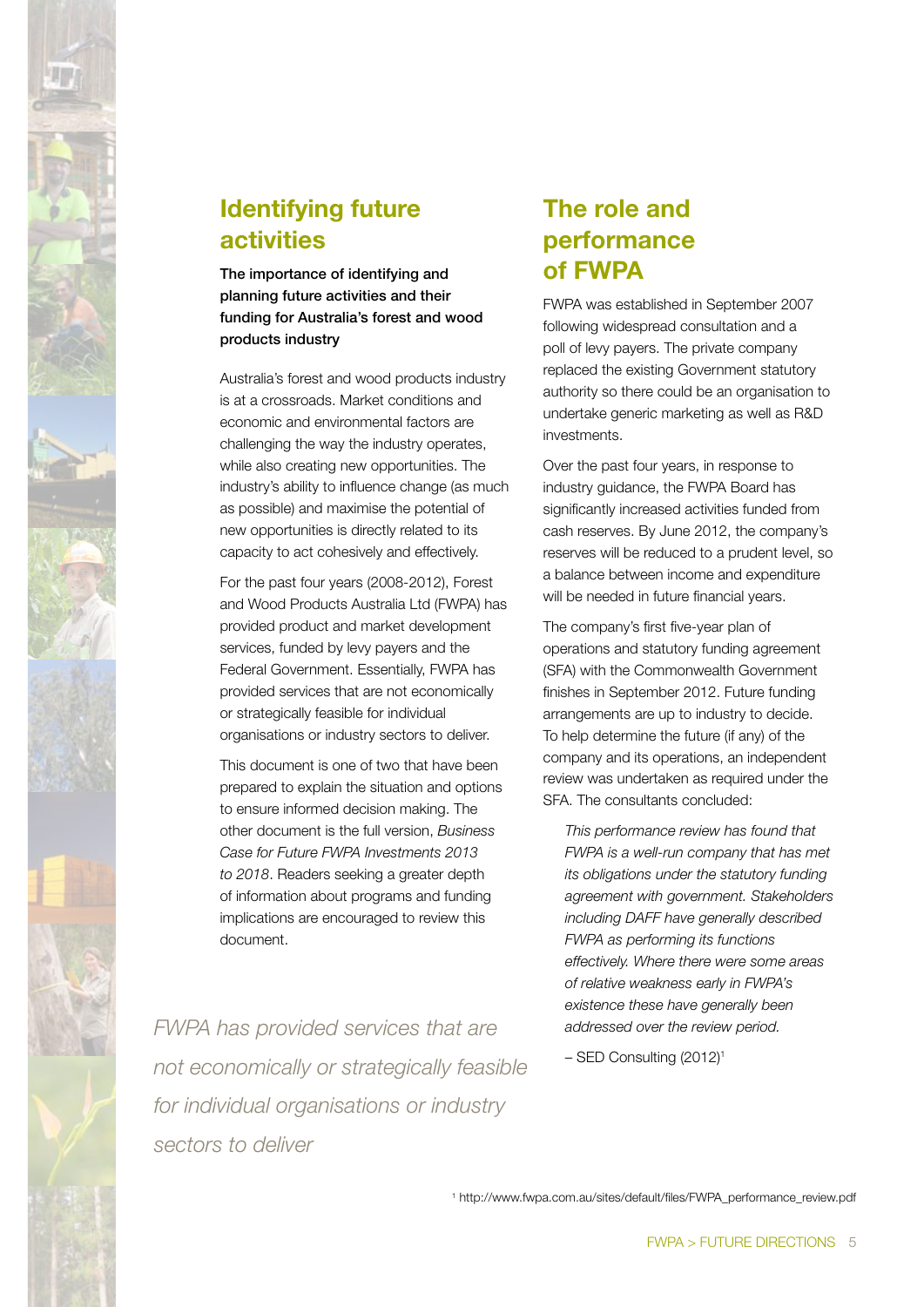

During the past 10 years the Australian forest and wood products industry (including importers and exporters) has changed substantially and today it faces significant challenges, including:

- low profitability and return on investment
- impact of exchange rates on trade-exposed sectors
- low housing starts in Australia and key international markets
- increased competition from other nations supplying forest products
- changing ownership across all sectors
- reduced investment in R&D (and the resultant collapse in R&D capacity)
- reduced investment in industry associations (and the resultant collapse in capacity to advocate for the industry)
- continued concern about the industry's social licence to operate
- effect of adverse government policy settings

*Opportunities include exploiting the environmental advantages of wood (low embodied energy and carbon sequestration) during and after the transition to a lower carbon economy* 

Opportunities have the potential to deliver significant benefits and contribute to ameliorating the effects of some of the challenges:

- the environmental advantages of wood (low embodied energy and carbon sequestration) during and after the transition to a lower carbon economy
- the positive feelings towards, and support for, wood as a material by consumers and material specifiers
- the growth in the Australian population and consequent need to increase housing stock
- the potential for new engineered wood products such as cross laminated timber (CLT) to develop new sectors of the construction market
- the potential to improve forest productivity for the existing estate
- lower manufacturing and logistics costs through innovation based on R&D findings
- lower operating costs through collaborative R&D and extension
- the belief that the scientific underpinnings of the sector will result in favourable government policy settings.

A positive future for the sector is not guaranteed.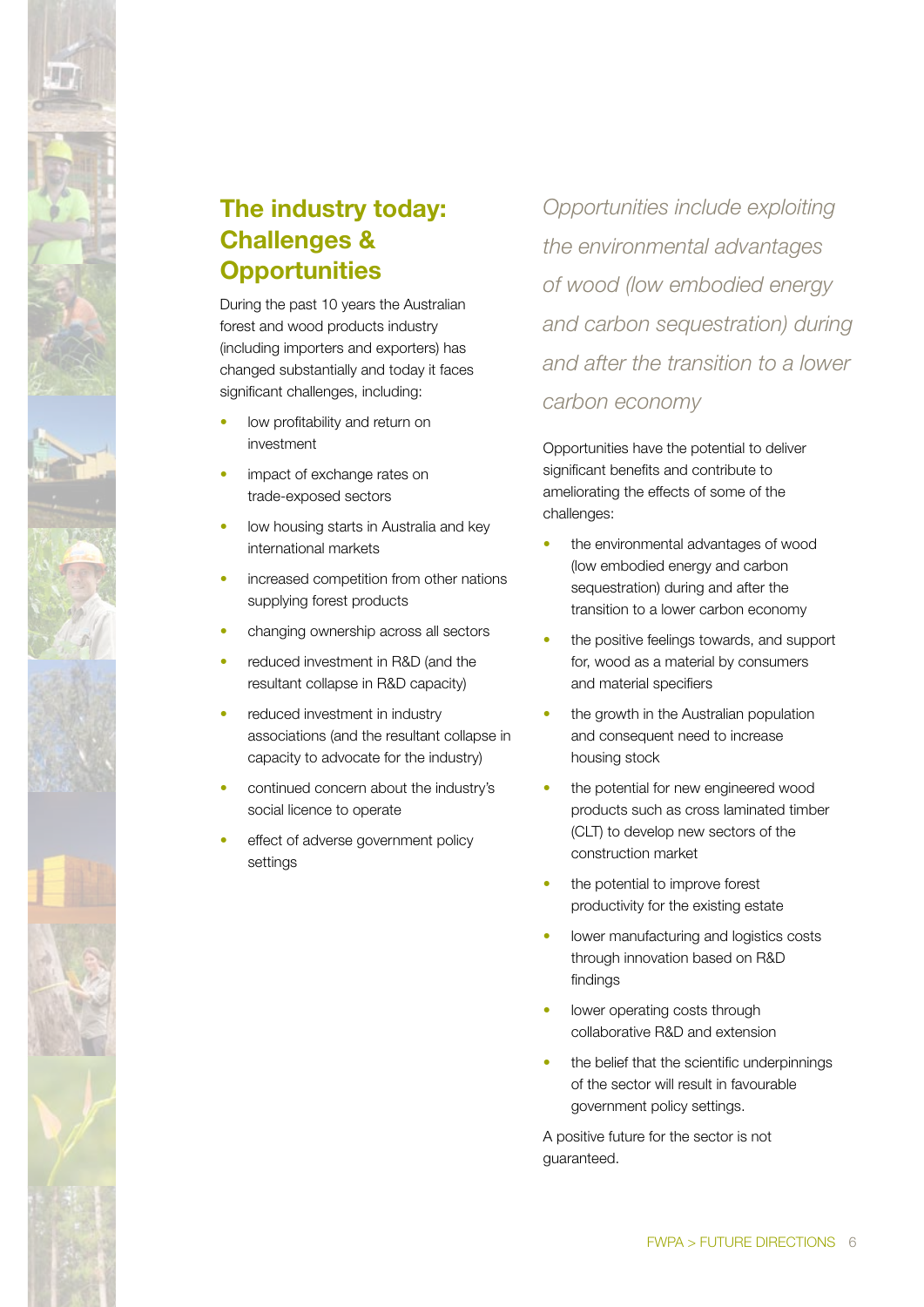

Other material groups, such as concrete, steel and plastic composites, are repositioning and redesigning their products to improve environment credentials and performance.

The forest and wood products industry also has entrenched critics who continue to oppose industrial-scale forestry in native forests and the conversion of agricultural land to industrial plantations.

Unlike other higher-profile manufacturing sectors (e.g. car manufacturing, aluminium smelting), the potential closure of forest and wood products manufacturing, as well as the downstream secondary and tertiary manufacturing, has failed to gain public or political attention and action.

There is awareness that the sector cannot individually, or collectively, continue in a 'business as usual' manner. However, given its low profitability, there is the question of whether the sector can make the necessary investments to change its cost structure, products or markets.

As a whole, the forest and wood products industry faces a classic 'Catch 22' situation: it cannot afford not to change but may not have the funds to change – this applies to both individual corporate and collaborative activities.

In February 2012, FWPA took the first step towards addressing this issue.

# **The 2012 Industry Summit**

In February 2012, FWPA convened a Summit of the boards of the four national representative bodies of the Australian forest and wood products industry that are recognised under FWPA's constitution, as well as other FWPA company members and levy payers.

The aim of the Summit was to answer the following four questions:

- 1. Are collaborative programs important for the industry's future?
- 2. If so, which programs are of the highest priority?
- 3. Which programs should be managed by FWPA on the industry's behalf?
- 4. Which programs are the industry prepared to fund?

The overall sentiment from the Summit was:

*There was clear support for the continued role of FWPA. It was acknowledged that the company was performing well with high levels of governance and credibility … There was also conditional support for increased levies if a business case showed the benefits to levy payers based upon the quantum of increase and* 

– Australian Business Class 20122

*program investment.*

*the overall benefit to industry from key* 

*As a whole, the forest and wood products industry faces a classic 'Catch 22' situation: it cannot afford not to change but may not have the funds to change*

2 http://www.fwpa.com.au/sites/default/files/FWPA%20Summit%20Summary%202012.pdf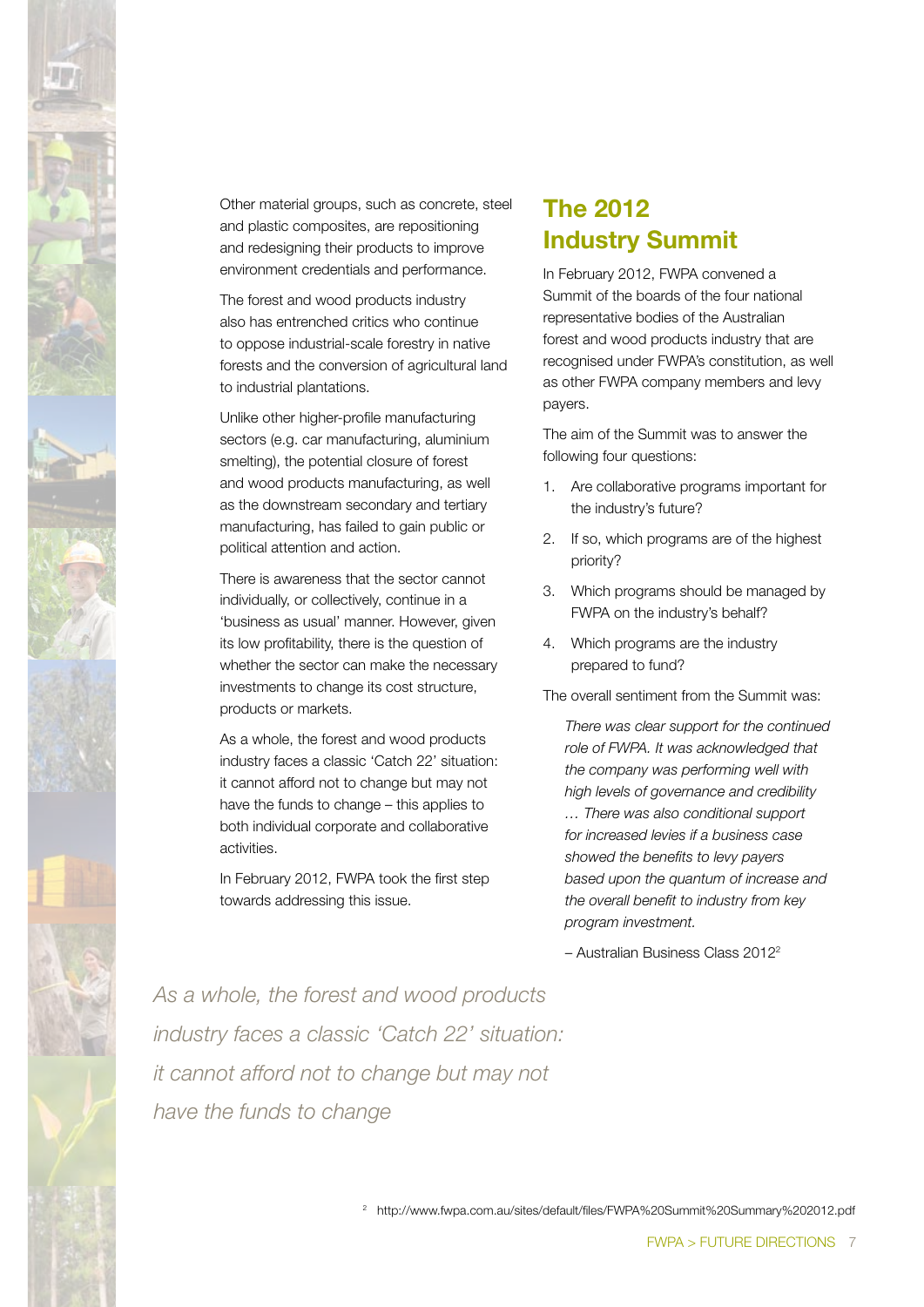In addition, the Summit participants prioritised existing company programs and a range of potential future programs, as shown below.

Existing Program New Program

| <b>PROGRAM</b>                                        | <b>Priority</b> | <b>Comments</b>                                               |
|-------------------------------------------------------|-----------------|---------------------------------------------------------------|
| Wood processing R&D                                   | 1               |                                                               |
| Market access and development R&D                     | $\mathbf{1}$    |                                                               |
| Standards and Building Codes coordination             | $\mathbf{1}$    |                                                               |
| Building specifier marketing strategy                 | $\mathbf{1}$    |                                                               |
| Consumer advertising and Planet Ark alliance          | 1               |                                                               |
| Tech transfer program                                 | $\mathbf{1}$    |                                                               |
| Primary and secondary education (ForestLearning)      | $\mathbf{1}$    |                                                               |
| Herbicide trialling consortia                         | $\mathbf 1$     | Currently partially funded by<br>non-matched funds            |
| Genetics deployment                                   | 1               | Currently partially funded by<br>non-matched funds            |
| Forest health surveillance network                    | $\mathbf{1}$    |                                                               |
| Built environment technical support                   | $\mathbf{1}$    |                                                               |
| Industry statistics and economics                     | $\mathbf 1$     | Currently partially funded by<br>non-matched funds            |
| Forest harvest and haulage                            | $\overline{2}$  |                                                               |
| Private forest grower extension                       | $\overline{2}$  |                                                               |
| Shared services                                       | $\overline{2}$  | May be in conflict with<br><b>Statutory Funding Agreement</b> |
| Native forest access campaign                         | 3               |                                                               |
| Forestry education                                    | 3               |                                                               |
| Postgraduate scholarships                             | 3               |                                                               |
| Mid-career development                                |                 | Not supported                                                 |
| Promoting the sector as a career<br>(Growing Careers) |                 | Not supported                                                 |

The programs have been organised into six areas of activity, grouped by objectives, efficiency and effect:

- 1. Enhancing social licence
- 2. Growing the market
- 3. Improving statistics and economic analysis
- 4. Integrating forest research and extension
- 5. Boosting manufacturing productivity
- 6. Addressing skills shortages.

The following pages present an overview of each area of activity and the proposed investments for the programs within them.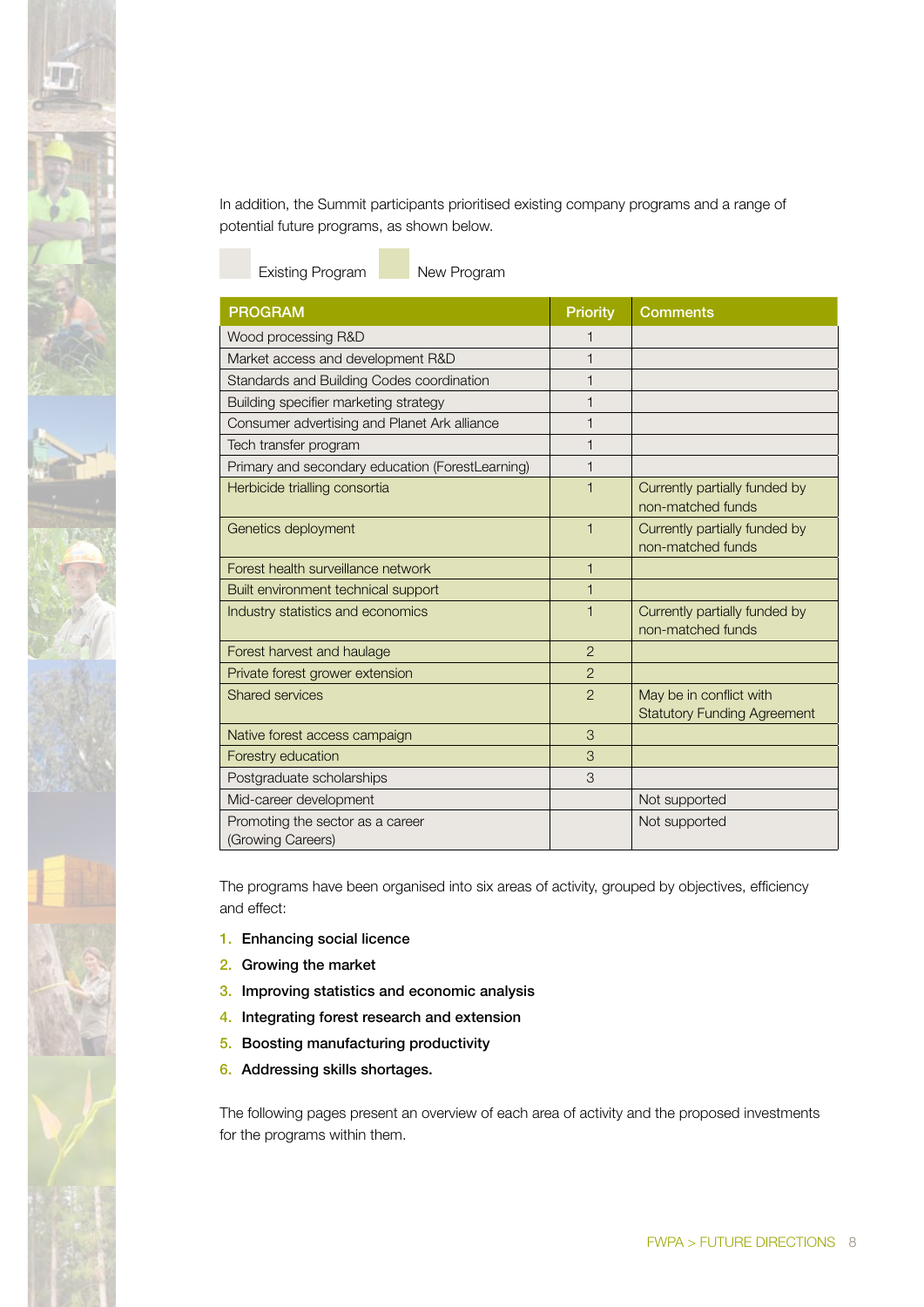

# **Overview of proposed activities**

# **Enhancing social licence**

The term 'social licence' has gained prominence over the past decade to describe the activities that, although legal, require community approval to continue, develop or expand. Social licence is not a 'yes or no' condition, but a continuum of community views of an industry or economic activity.

All sectors of the forest and wood products industry, whether associated with native forests, plantations or imports, are confronted with issues and interest groups that could undermine their social licence to operate.

#### Social Licence Continuum

1



#### Enhancing social licence

|                                  | <b>Total</b><br>Investment matching funds | Gov't<br>funds | Industry<br>required | Forest<br>growers wood | Solid<br>processors | <b>Engineered Importers Exporters</b><br>wood<br><b>processors</b> |        |        | Pulp<br>and<br>Paper |
|----------------------------------|-------------------------------------------|----------------|----------------------|------------------------|---------------------|--------------------------------------------------------------------|--------|--------|----------------------|
| Investment required ('000)       | \$4,180                                   | \$165          | \$4.015              | \$1.221                | \$1,584             | \$120                                                              | \$683  | \$407  | \$0                  |
| Required levy per m <sup>3</sup> |                                           |                |                      | \$0.05                 | \$0.15              | \$0.07                                                             | \$0.47 | \$0.04 | \$0.00               |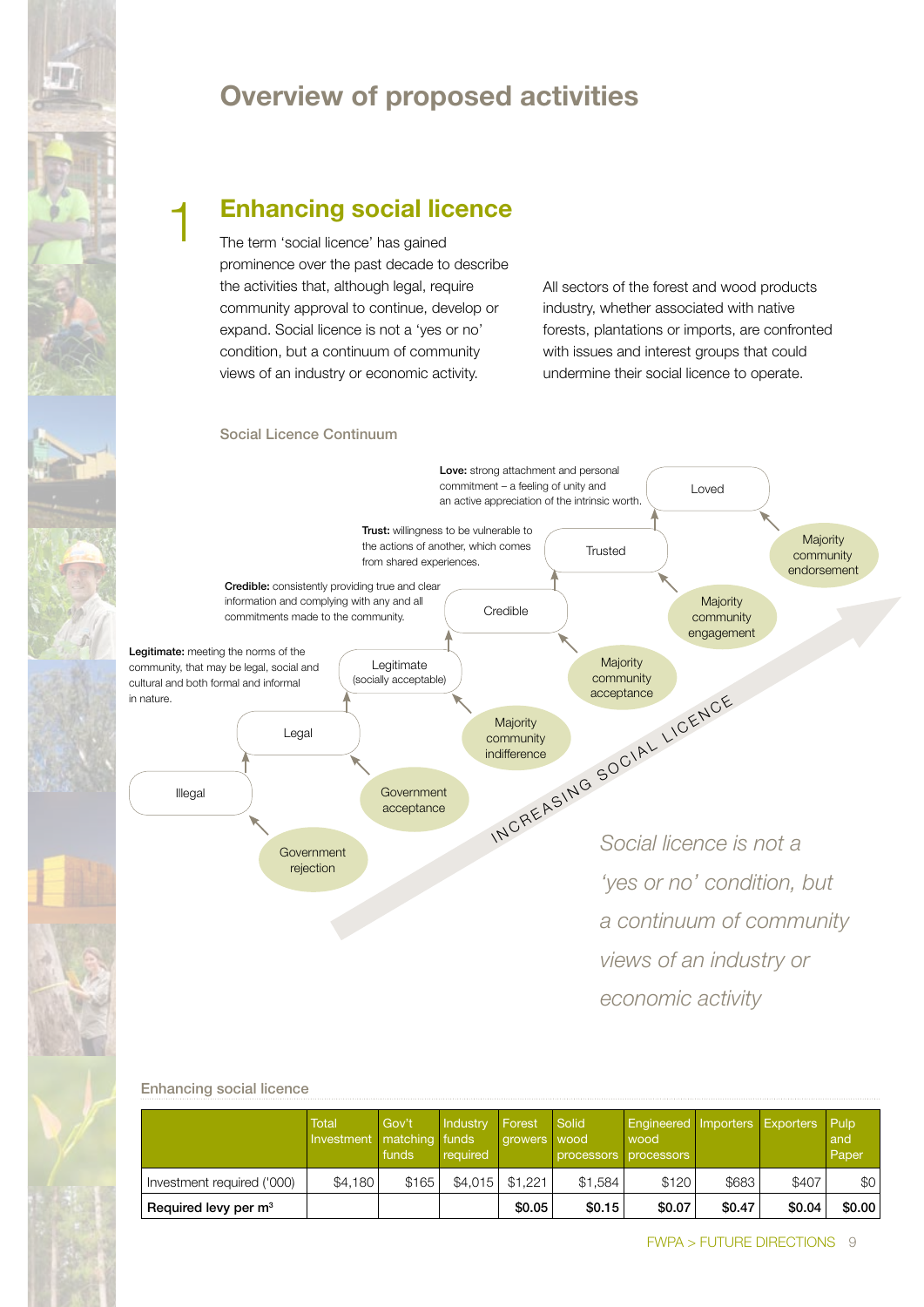# why wood?

... because it's far better for our environment<br>to have carbon stored for life in here... so choose sustainably sourced wood."

Peter Maddison, award-winning architect<br>and host of Grand Designs Australia

# environmental  $\blacksquare$   $\blacksquare$   $\blacksquare$   $\blacksquare$   $\blacksquare$   $\blacksquare$   $\blacksquare$   $\blacksquare$   $\blacksquare$   $\blacksquare$   $\blacksquare$   $\blacksquare$   $\blacksquare$   $\blacksquare$   $\blacksquare$   $\blacksquare$   $\blacksquare$   $\blacksquare$   $\blacksquare$   $\blacksquare$   $\blacksquare$   $\blacksquare$   $\blacksquare$   $\blacksquare$   $\blacksquare$   $\blacksquare$   $\blacksquare$   $\blacksquare$   $\blacksquare$   $\blacksquare$   $\blacksquare$   $\blacks$

Helping you make better environmental choices www.environmentaledge.com.au



 *TV host and architect Peter Madisson presents the Wood. Naturally Better.™ Environmental Edge commercial for Planet Ark.*

### **Consumer advertising and Planet Ark alliance**

FWPA's consumer promotion campaign, Wood. Naturally Better.<sup>™</sup> and the partnership with Planet Ark are intended to encourage the use of sustainably sourced wood products rather than other building materials. Increased understanding of the environmental benefits of wood products, especially in a carbon constrained economy, can help support the industry's social licence to operate. Planet Ark is one of Australia's most trusted sources of information about environmental issues.

The performance of the campaign is measured regularly using consumer tracking research. This research clearly demonstrates that the campaign has been successful in improving consumer understanding of the role of wood and carbon and has improved consumer perceptions across a wide range of measures.

> *The research clearly demonstrates that the campaign has been successful in improving consumer understanding of the role of wood and carbon*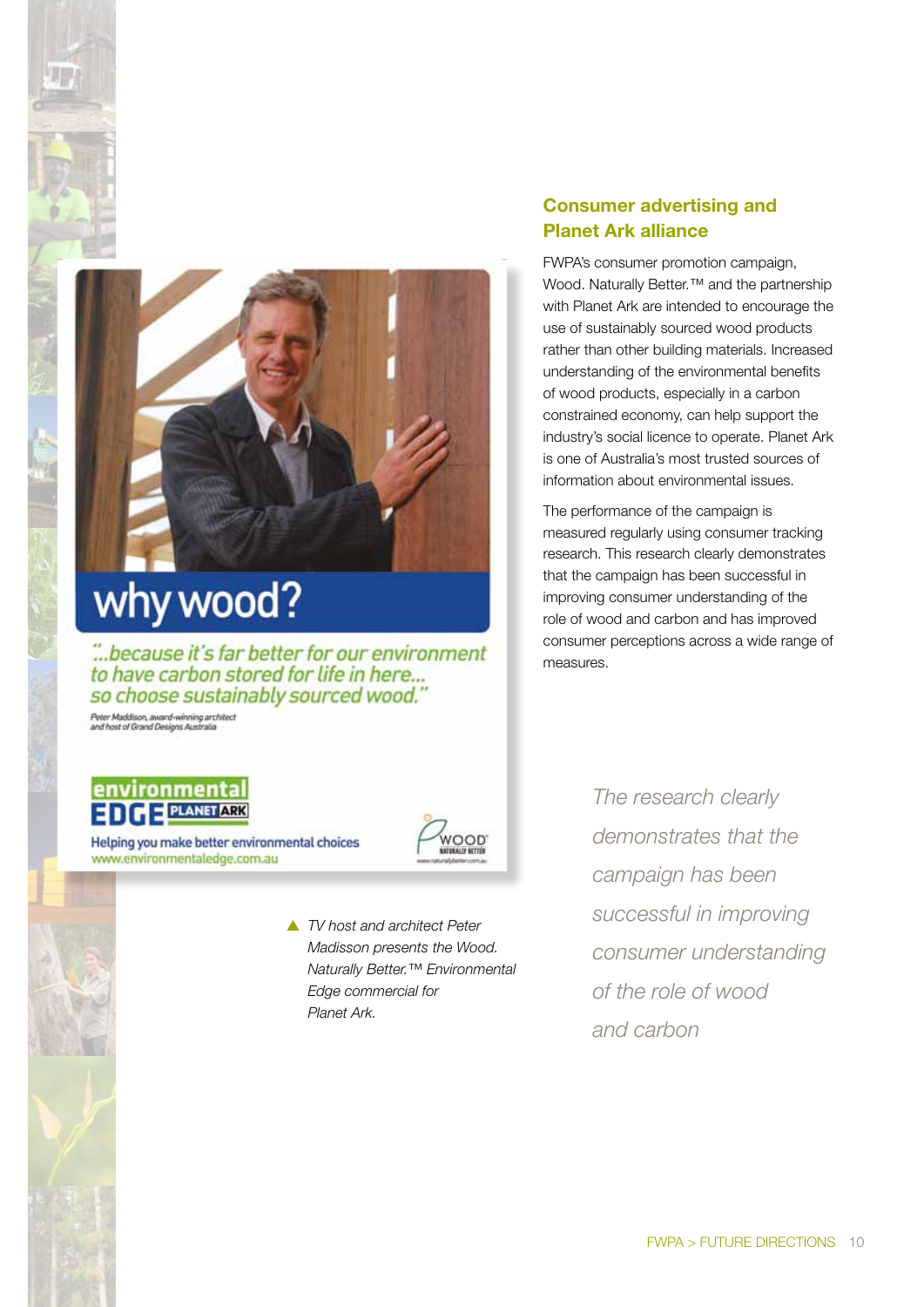

#### Consumers' understanding of wood and carbon





Plans for future consumer promotional activity include:

- expanding the frequency and reach of the Planet Ark co-branded TV advertising and gradually evolving the message
- developing and distributing support materials to trade partners to promote the message throughout and through the supply chain
- expanding the support of events that can be used to promote the 'wood is good' message (e.g. National Carpenters Day, Sustainable House Day, home shows)
- assisting in developing consistent themes in messaging across FWPA and industry campaigns

**Proposed investment: \$2.75 million per year**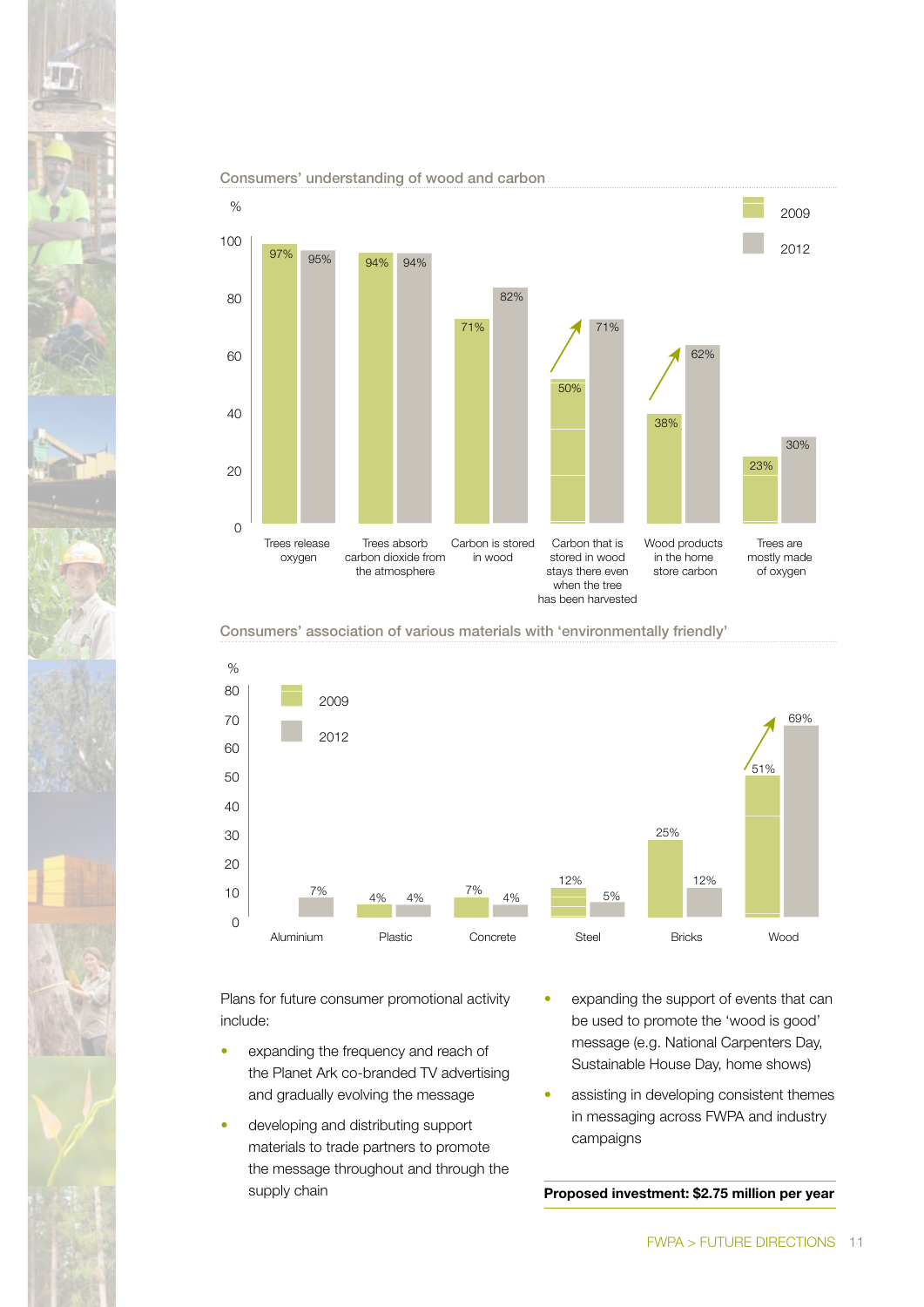

# **Primary and secondary education (ForestLearning)**

The teacher education program, ForestLearning, has the potential to positively affect the industry's social licence through developing informed attitudes toward the industry. The ForestLearning program was launched in June 2011 with a new website (www.forestlearning.edu.au) that is being promoted directly to teaching associations and via the Primary Industries Education Foundation (PIEF). The website provides a convenient access point for pre-existing teaching resources for years 3 to 12 across a range of subjects.

Future activities planned under this program include:

- progressive upgrading of teaching resources to align with the national curricula across a range of subject areas and age groups
- promoting the availability of the resources to teachers
- undertaking a limited 'teach the teacher' program to create champions
- developing a program of school visits by industry supporters

**Proposed investment: \$0.33 million per year\***

#### **Native forest access campaign**

A structured, national program to maintain access to native forests must be built on a platform of cogent social, economic and moral arguments that are relevant to a largely urban population. The proposed investment is insufficient to support mass media advertising, so a targeted program aimed at opinion leaders would be undertaken. Activities would include:

- market research into issues related to management of native forests
- developing social, economic and moral arguments related to native forest management
- communicating with key opinion leaders and journalists
- developing a website and marketing collateral
- targeted advertising

#### **Proposed investment: \$1.1 million per year**

*A structured, national program to maintain access to native forests must be built on a platform of cogent social, economic and moral arguments*

*\*All proposed investments in this document are inclusive of a nominal 10% corporate overhead cost*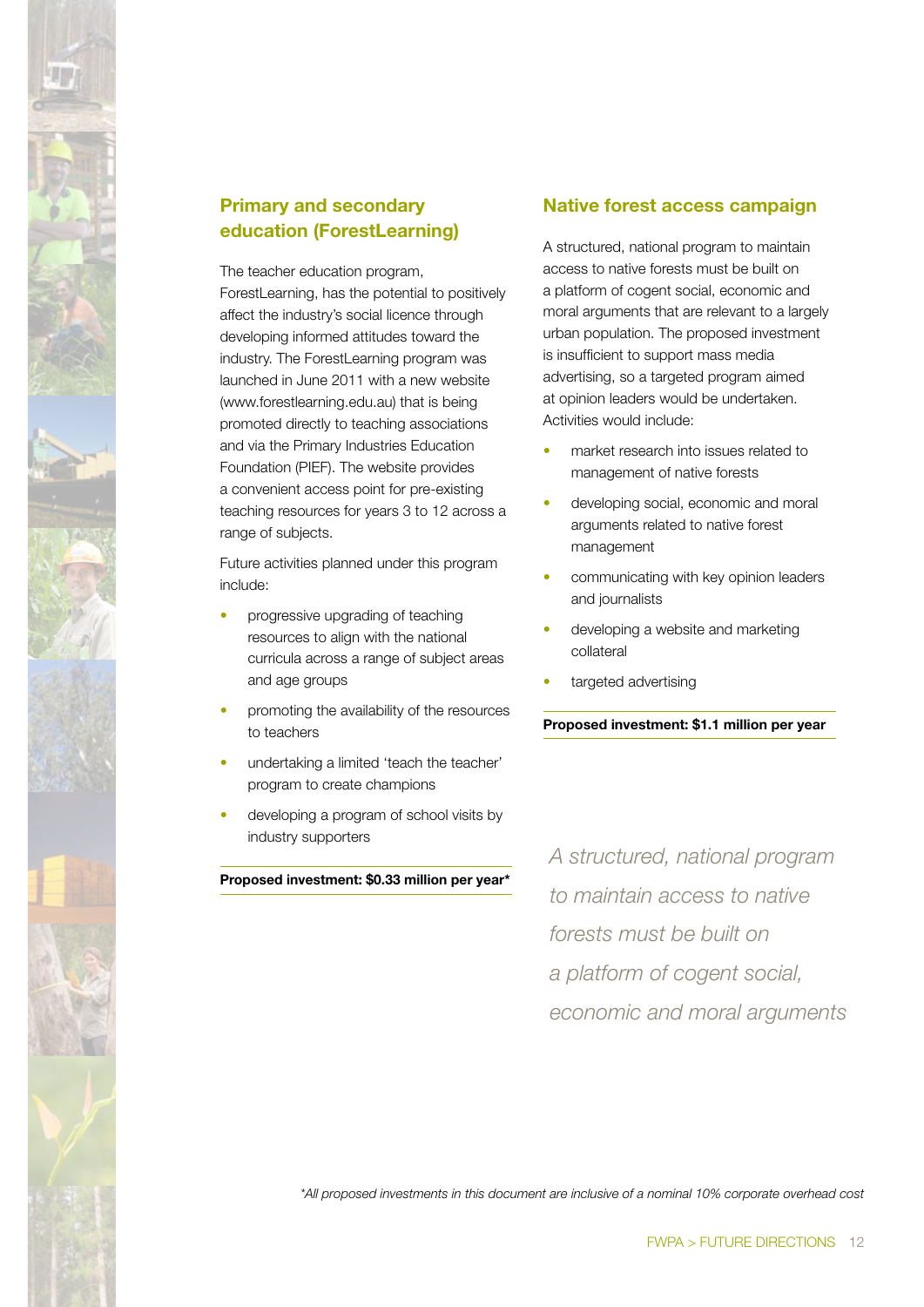

# **Growing the market** 2

Wood is highly regarded by consumers, however, owing to a range of factors, this level of goodwill does not necessarily translate into increased sales volumes or improved social licence.

There is an opportunity to significantly grow the market for wood-based construction systems in both traditional and non-traditional markets in Australia. This can benefit the sector by increasing market share compared to other materials or increasing market price, or both.

The traditional market for wood in the Australian marketplace is for structural or decorative applications for use in new and renovated detached dwellings. There is an opportunity to increase the use of wood in detached houses. Also, recent developments such as Lend Lease's new cross-laminated timber (CLT) building in Melbourne suggest that timber-based construction systems have the potential to gain market acceptance in multi-residential and non-residential buildings.



Initiatives in this program include:

## **Market access R&D and extension**

Since 2002, about \$21 million has been invested in market access research and extension. An independent assessment concluded that this investment has generated around \$68 million in value to the industry, a benefit-cost ratio of 3:2.

Planned future activities include:

- quantifying the environmental credentials of wood products for application within the emerging environmental ranking schemes in the built environment
- analysing and reporting housing market needs and expectations for timber building materials in terms of performance and alignment to emerging construction practices and regulations and development of new knowledge where appropriate
- identifying and analysing product opportunities for timber materials within multi-residential and non-residential construction sectors and developing new knowledge where appropriate

**Proposed investment: \$2.2 million per year**

#### Growing the market

|                                          | <b>Total</b><br>Investment   matching   funds | Gov't<br>funds | Industry<br>required | Forest<br>growers wood | Solid<br><b>processors</b> | <b>Engineered Importers Exporters Pulp</b><br>wood<br><b>processors</b> |         |        | and<br>Paper |
|------------------------------------------|-----------------------------------------------|----------------|----------------------|------------------------|----------------------------|-------------------------------------------------------------------------|---------|--------|--------------|
| Investment required ('000)               | \$6,270                                       | \$1,628        | \$4,642              | \$757                  | \$2.149                    | \$519                                                                   | \$1.216 | \$0    | \$0          |
| Required levy rates (\$/m <sup>3</sup> ) |                                               |                |                      | \$0.03                 | \$0.20                     | \$0.30                                                                  | \$0.83  | \$0.00 | \$0.00       |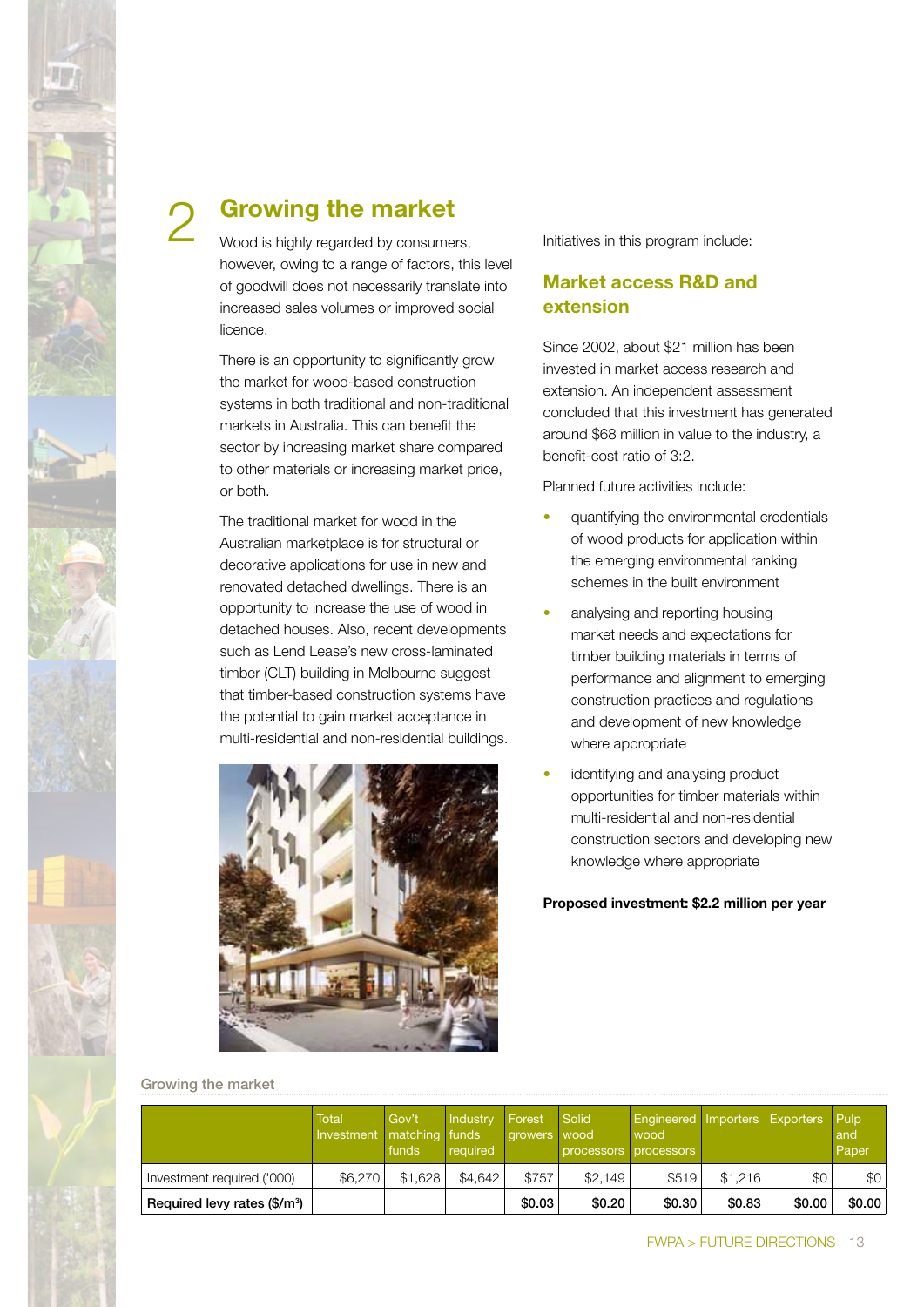

# **Building specifier marketing strategy (WoodSolutions)**

WoodSolutions is currently focused on establishing a credible platform for delivering independent, generic information to building specifiers. Activities to date have included:

- an authoritative website and knowledge database
- a national seminar program
- onsite technical presentations
- technical design guides
- alliances with key professional associations
- developing a strong brand

#### Measure of success for WoodSolutions

| Measure                                                                                                                | Results |
|------------------------------------------------------------------------------------------------------------------------|---------|
| Number of daily visits to website                                                                                      | 1,400   |
| Number of registered users to website                                                                                  | 4,500   |
| Percentage of seminar participants who said they would be using more wood<br>in their future projects                  | 80%     |
| Percentage of seminar participants who wanted to receive up-to-date and<br>relevant information on designing with wood | 94%     |

Planned additional activities include:

- expanding alliances to other professional associations (e.g. developers)
- developing timber engineering and costing tools to address market gaps for multi-residential and non-residential construction
- developing and distributing education resources to university and TAFE students
- developing accredited continuous professional development programs (CPD) for building professionals

**Proposed investment: \$1.32 million per year**



**Silvers** 

**Schillers**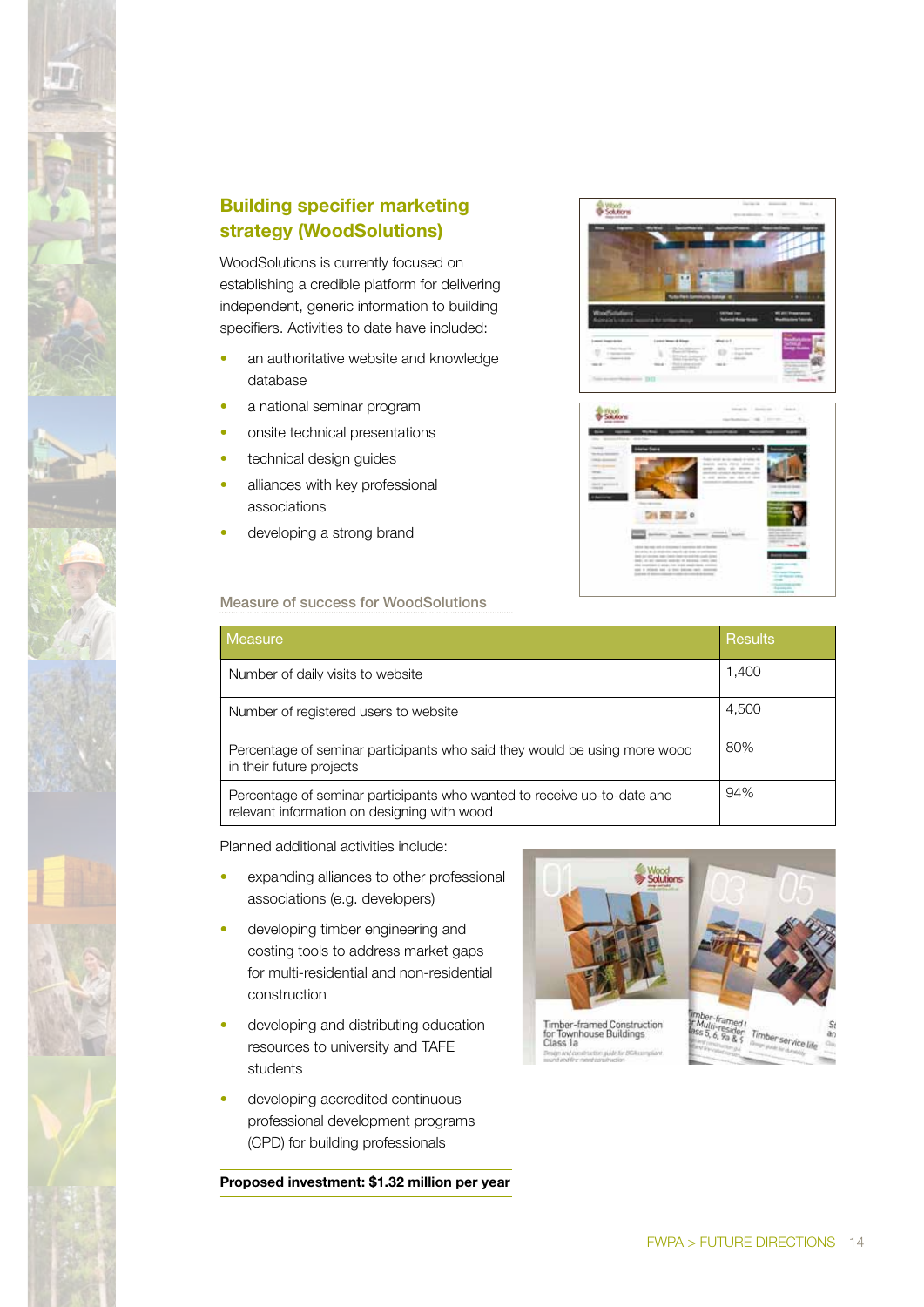

# **Standards and Building Code coordination**

This program, begun in 2009, aims to increase the use of wood-based products through the efficient and effective development and/or maintenance of key standards, codes and handbooks that support the manufacture and use of timber and wood products (except forest management standards).

Standards and codes are important to market access. The industry has approximately 150 timber and wood product standards and is exposed to nearly 80 building standards that influence the use of timber and wood products. In addition, there are many building regulations that reference standards that affect the use of timber and wood products.

The main planned additional activities include:

- developing a mechanism to control linkage between standards to ensure changes flow in a planned manner
- reducing the number of relevant Australian standards to a sustainable number of approximately 30 to 40
- migrating non-key standards to other formats such as industry handbooks or guides
- developing a training program to increase adoption of key standards
- providing training opportunities for early career technical people
- reducing regulatory barriers for timber and wood products

#### **Proposed investment: \$0.55 million per year**

*It is proposed to develop a support team of 8-10 technical wood specialists who have backgrounds as design and building professionals*

## **Built environment technical support**

Lack of knowledge is the main reason why specifiers – architects, building designers, engineers, etc – don't use wood and wood products more often. A technical support service can disseminate timber and wood product knowledge as well as inspiring the design and construction of timber projects, and providing technical advice to all design professionals.

It is proposed to develop a support team of 8-10 technical wood specialists who have backgrounds as design and building professionals (e.g. structural engineers, architects, building designers, project managers). This team would operate in key Australian markets and urban centres, providing generic support under the WoodSolutions brand.

The support team would also be a resource for the other FWPA programs and initiatives. For example they can:

- provide representation on building standards and regulatory committees
- liaise with key building professional associations
- be the 'eyes and ears' on developing issues or opportunities
- provide the speakers for the WoodSolutions onsite tutorial and industry-organised seminars and workshops
- develop or review publication and quides
- supply content for the WoodSolutions website
- provide educational links and lectures

#### **Proposed investment: \$2.2 million per year**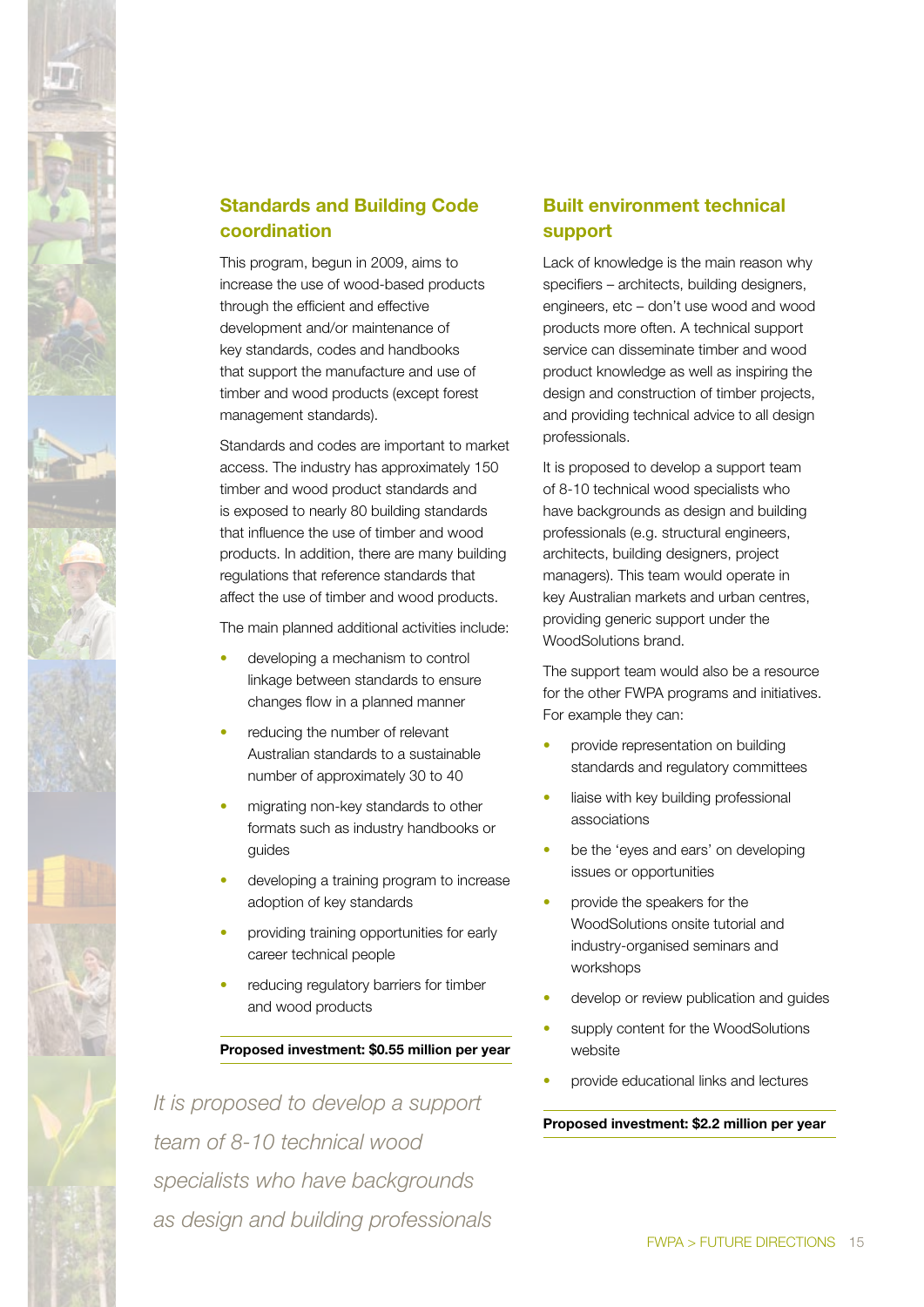

#### **Improving statistics and economic analysis** 3

FWPA and its predecessor have provided funding to gather, analyse and publish key industry statistics that are of benefit to industry and other parties. However, much data is incomplete or of limited use in decision-making. A survey showed that improved data would be used by all industry participants.

Industry statistics and economics are eligible for Commonwealth matching payments, so the cost to industry could be reduced by establishing a centralised statistics and economics service.

Under this program, it is proposed that FWPA take a much more active role in the collection and analysis of statistics for the sector. FWPA's strong connections across industry sectors, linkage to government and its precompetitive position puts it in an ideal position to help forge a new approach to statistics and economics.

A key platform is to establish an online statistics hub where data can be centrally entered, accessed and analysed. This model already exists for two key data sets, so it is a matter of implementing the appropriate systems that can provide confidence to maintain commercially sensitive data.

Equally important is to rebuild the skills to critically analyse the data and make meaningful projections into the future.

*FWPA's strong connections across industry sectors, linkage to government and its pre-competitive position puts it in an ideal position to help forge a new approach*

Specific activities under this program would include:

- developing a national statistics portal for entry and analysis of statistics
- developing regular economic forecasts of the sector's key metrics
- recruiting a national economist
- establishing an industry advisory group
- holding regular workshops and/or master classes on forest and wood sector economics

**Proposed investment: \$0.88 million per year**

#### Statistics and economic analysis

|                                          | <b>Total</b><br>Investment | Gov't<br>matching funds<br>funds | Industry<br>required | Forest<br>growers wood | <b>Solid</b><br>processors processors | Engineered Importers Exporters Pulp<br>wood |        |         | and<br>Paper |
|------------------------------------------|----------------------------|----------------------------------|----------------------|------------------------|---------------------------------------|---------------------------------------------|--------|---------|--------------|
| Investment required ('000)               | \$880                      | \$440                            | \$440                | \$176                  | \$176                                 | \$13                                        | \$44   | \$31    | \$0          |
| Required levy rates (\$/m <sup>3</sup> ) |                            |                                  |                      | \$0.01                 | \$0.02                                | \$0.01                                      | \$0.03 | \$0.003 | \$0.00       |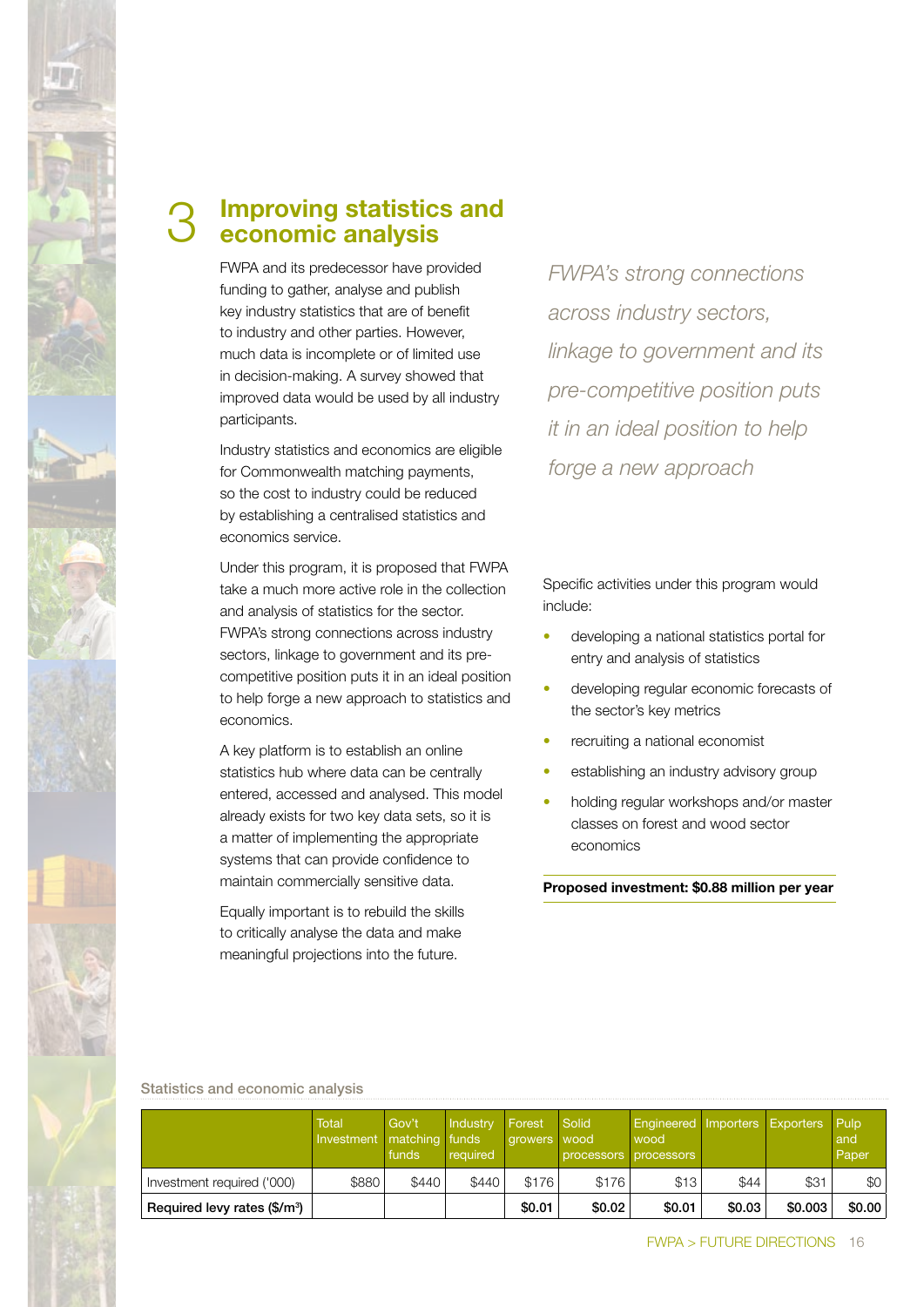

#### **Integrating forest research and extension** 4

The changing structure of the Australian forest and wood products sector (particularly the significant decline in research capacity and imminent closure of the CRC for Forestry) requires a new approach to the funding of R&D and encouraging the uptake of R&D findings.

FWPA is an active participant in the national research, development and extension process and is hopeful that an overarching solution can be developed for the sector. However, in the interim, there is a need for ongoing investment in FWPA's current five priority R&D areas as well as five additional priorities identified at the Summit.

### **Sustainable resource R&D**

FWPA has completed and published five investment plans to inform its future investment portfolio in forest research:

- 1. Genetic improvement and delivery
- 2. Mitigation and adaption to climate change
- 3. Water use efficiency, and balanced policy outcomes
- 4. Forest management tools

Each investment plan has been developed following extensive consultation, analysis of the current situation and desired outcomes from the investments and, in some plans, a recommended resource allocation.

**Proposed investment: \$2.2 million per year**

*Each investment plan has been developed following extensive consultation, analysis of the current situation and desired outcomes*



#### Forest research and extension

|                                          | <b>Total</b><br>Investment | Gov't<br>matching funds<br>funds | Industry<br>required | Forest<br>growers | Solid<br>wood<br>processors processors | Engineered Importers Exporters Pulp<br>wood |        |        | and<br>Paper |
|------------------------------------------|----------------------------|----------------------------------|----------------------|-------------------|----------------------------------------|---------------------------------------------|--------|--------|--------------|
| Investment required ('000)               | \$8,140                    | \$4,070                          | \$4,070              | \$3.143           | \$482                                  | \$74                                        | \$0    | \$371  | \$0          |
| Required levy rates (\$/m <sup>3</sup> ) |                            |                                  |                      | \$0.13            | \$0.04                                 | \$0.04                                      | \$0.00 | \$0.03 | \$0.00       |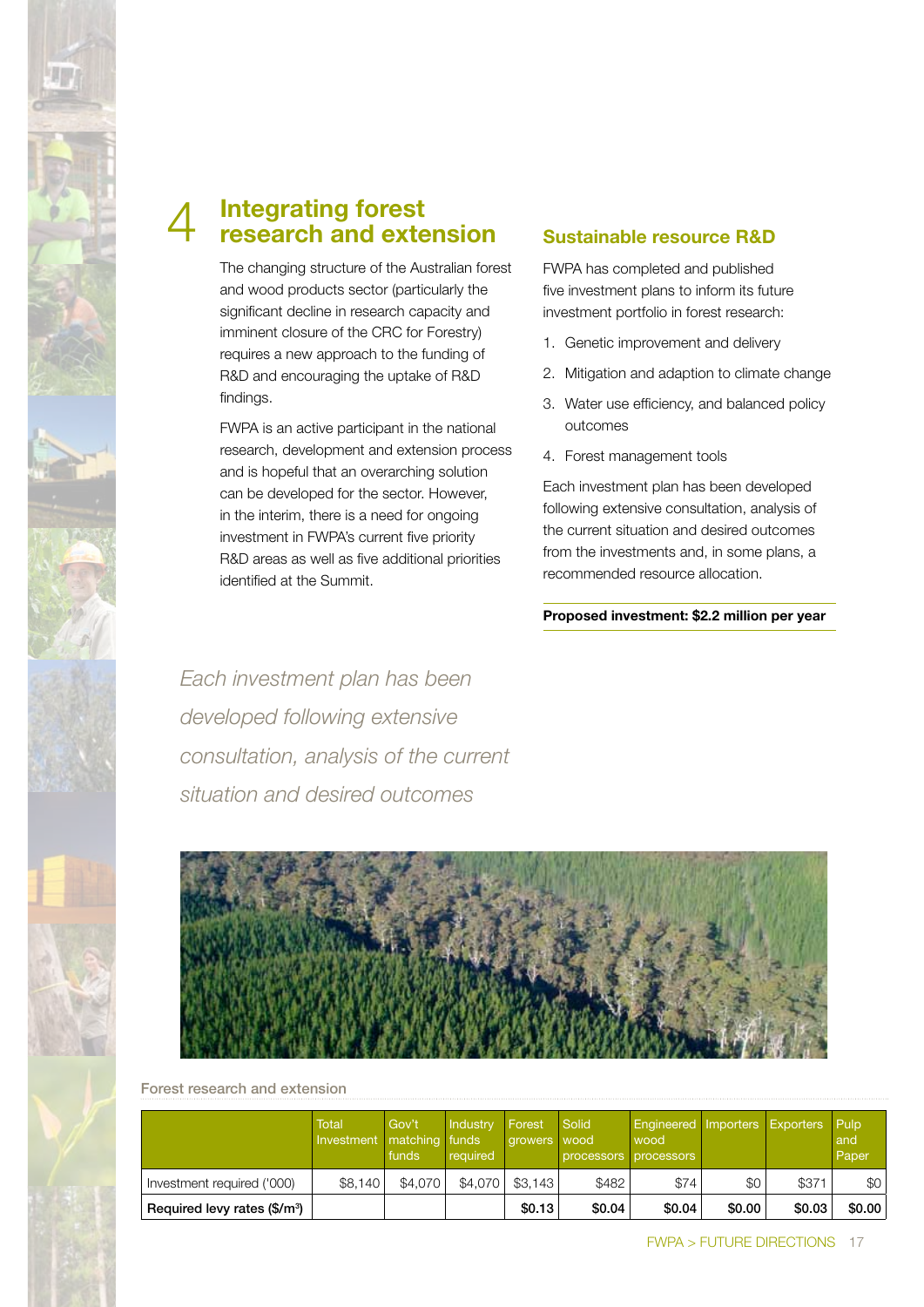

#### **Genetics deployment**

It is proposed that tree breeding be done on a national basis to improve cost efficiency and deliver more genetic gain per unit time with lower overheads. This approach is recommended because breeding programs are largely precompetitive in nature and require secure and predictable funding over a long period of time.

Specific activities under the genetics deployment program would include:

- reviewing all historic genetics research across species and regions to determine its suitability for incorporation into a national program
- transferring all existing trials and data into a common database for evaluation and information conservation
- developing and adopting common information and analysis tools
- establishing agreed breeding strategies for key species and regions
- liaising with international tree breeding programs to leverage collective knowledge.

**Proposed investment: \$1.1 million per year**

### **Forest health surveillance**

Managing forest health in response to a wide range of pests can be critical to the productivity and viability of commercial forestry. Given the mobility of pests, there are strong arguments for collaboration within and between regions.

A national approach to forest health surveillance must be focused on building systems and tools that can be applied at a regional level.

Specific activities under this program will include:

establishing a network of forest health specialists to provide remote diagnostics and extension support for plant pest

and disease outbreaks for plantation managers

- providing and resourcing field sampling, reporting and response activities by a program of forest health experts and field foresters
- providing susceptibility assessments of commercial plantations and native forests to emerging pathogens
- developing appropriate response strategies in the event of detected outbreaks.

#### **Proposed investment: \$0.66 million per year**

#### **Pesticide trialling**

To maintain and improve the productive capacity of the Australian forestry plantation industry growers must be able to minimise the effects of weed competition and insect attack.

The most economical way to achieve this goal is through the use of pesticides, specifically herbicides and insecticides. However, there is an underlying community concern about the use of pesticides that requires communication with local communities as well as addressing regulatory and compliance requirements. Specific activities would include:

- continuing the current herbicide testing program with provisions for expansion into new tree species and site conditions
- expanding into evaluation and licensing of insecticides and fungicides against common plantation threats
- liaising with chemical producers to set priorities for research to meet industry needs
- developing and promulgating best practice guides for chemical use to enhance efficiency and social acceptability

**Proposed investment: \$0.66 million per year**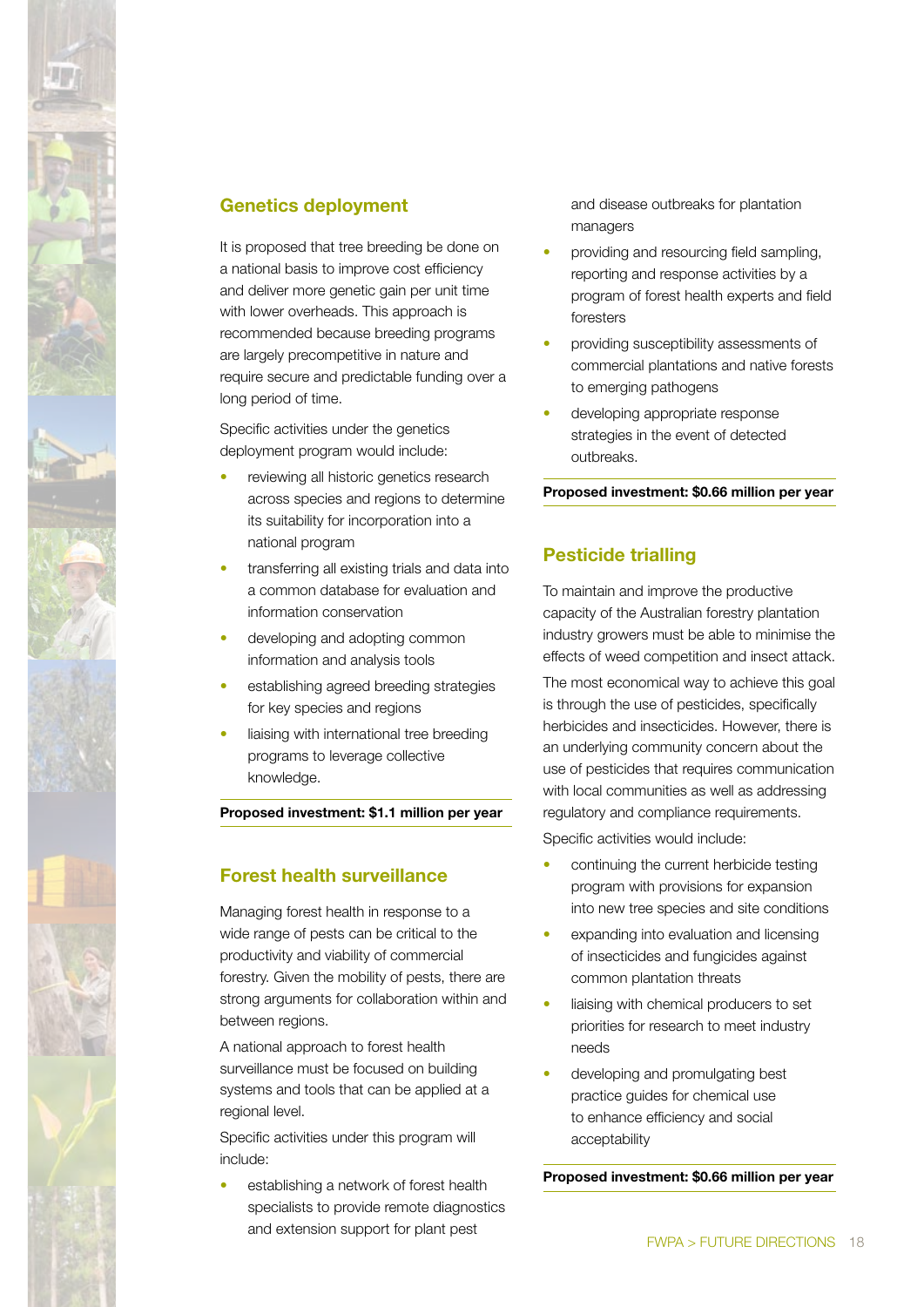

### **Forest harvest and haulage**

The supply chain linking forest owners, logging and haulage contractors and processors is critical to the success of the domestic industry. Optimising this supply chain has historically been difficult due to competing interests, poor communication and differing technical skills.

The proposed program will cover the timber supply chain from pre-harvest planning and preparation through to delivery and preprocessing of timber products. Specific activities would include:

- developing existing tools and research outputs so they are practical and useful to Australian timber supply chain participants
- developing new practical, integrated tools to optimise efficiency and value across the supply chain in accordance with international best practice
- benchmarking supply chain costs between regions and international areas
- encouraging the adoption of R&D findings and tools throughout the supply chain

#### **Proposed investment: \$1.32 million per year**

*The proposed program will cover the timber supply chain from pre-harvest planning and preparation through to delivery and pre-processing*

#### **Private forest grower extension**

One of the best opportunities to expand the forest estate in key 'wood basket' regions is to stimulate the small to medium-sized farm sector.

While current and past state and regional based programs have met with varied success, the encouragement of a vibrant small to medium-scale privately owned forest resource base can help overcome a number of economic and social constraints on future wood supply in key regions.

Proposed activities include:

- developing a program of technology transfer and extension to capitalise on significant historic research and technical investment
- developing field extension services in the major commercial forestry regions
- coordinating with key state agencies and local industry, where present
- tasking extension officers to expand the private tree farm estate in key regions
- facilitating development or maintenance of cooperative structures
- providing independent technical and commercial advice
- developing a program for collection and analysis of private forestry statistics, including sales data

**Proposed investment: \$2.2 million per year**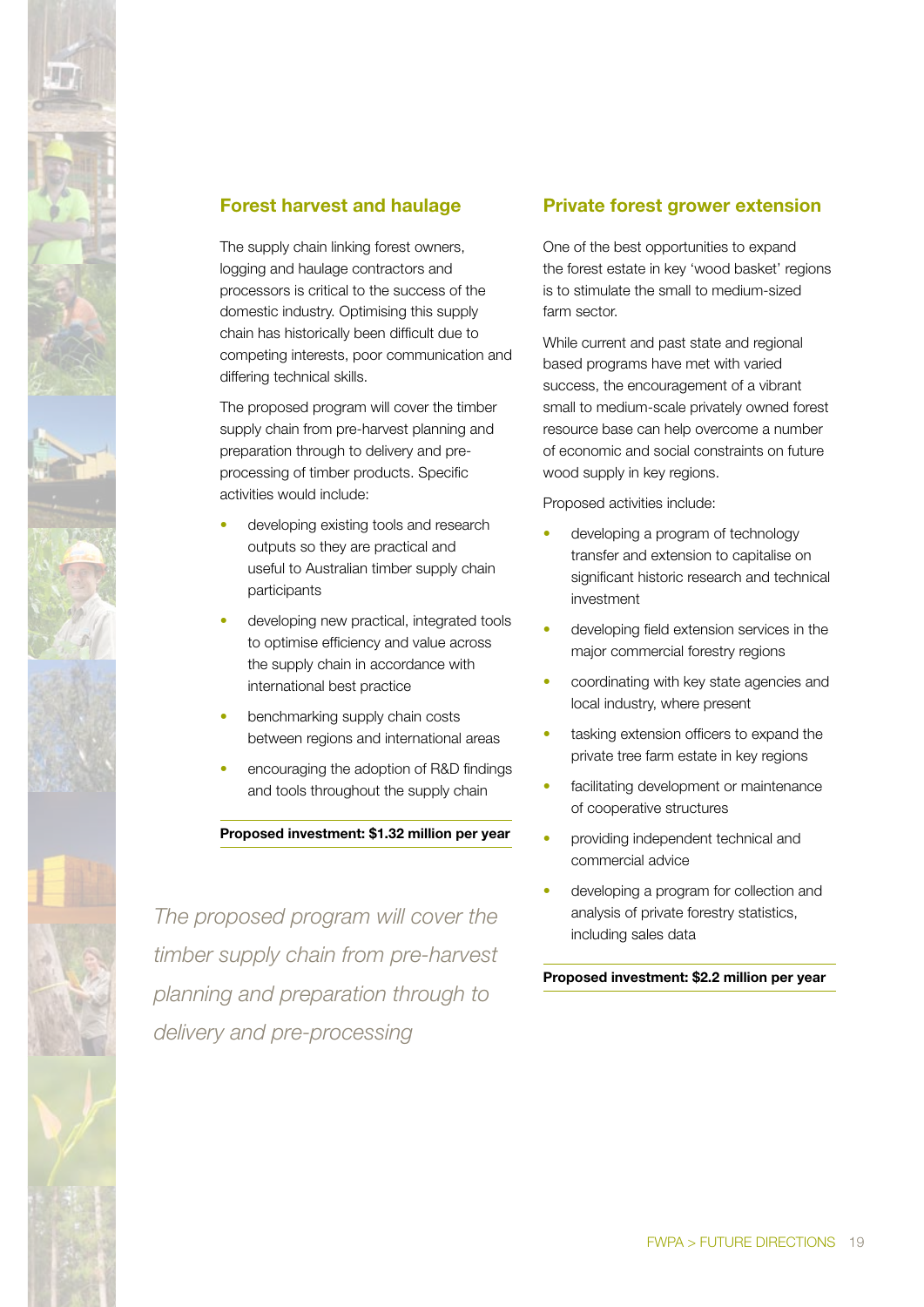

# **Boosting manufacturing**  5 **Boosting manual**

Funding of pre-competitive research in wood processing for solid wood products and engineered wood products has been undertaken by FWPA and its predecessor. However, research capacity in Australia for wood processing, properties and performance is now extremely limited with much of the expertise limited to one facility.

Australian plantation species and native forests have unique properties that require optimisation of processing technology for local conditions.

*Research capacity for wood processing, properties and performance is extremely limited with much of the expertise now limited to one facility*

## **Wood processing R&D**

A future program of activity has been identified in two FWPA R&D investment plans. Key activities include:

- optimising production grading systems, translating log quality measures into improved product value and volume recovery
- improving product durability through wood modification and preservative treatment
- improving mill productivity through reduction in process energy and water consumption
- improving in-mill processing logistics and material handling systems

**Proposed investment: \$2.2 million per year**



#### Manufacturing productivity

|                                          | <b>Total</b><br>Investment | Gov't<br>matching funds<br>funds | Industry<br>required | Forest<br>growers | Solid<br>wood<br>processors processors | <b>Engineered Importers Exporters</b><br>wood |        |        | Pulp<br>and<br>Paper |
|------------------------------------------|----------------------------|----------------------------------|----------------------|-------------------|----------------------------------------|-----------------------------------------------|--------|--------|----------------------|
| Investment required ('000)               | \$2,200                    | \$1.100                          | \$1.100              | \$220             | \$770                                  | \$110                                         | \$0    | \$0    | \$0                  |
| Required levy rates (\$/m <sup>3</sup> ) |                            |                                  |                      | \$0.01            | \$0.07                                 | \$0.06                                        | \$0.00 | \$0.00 | \$0.00               |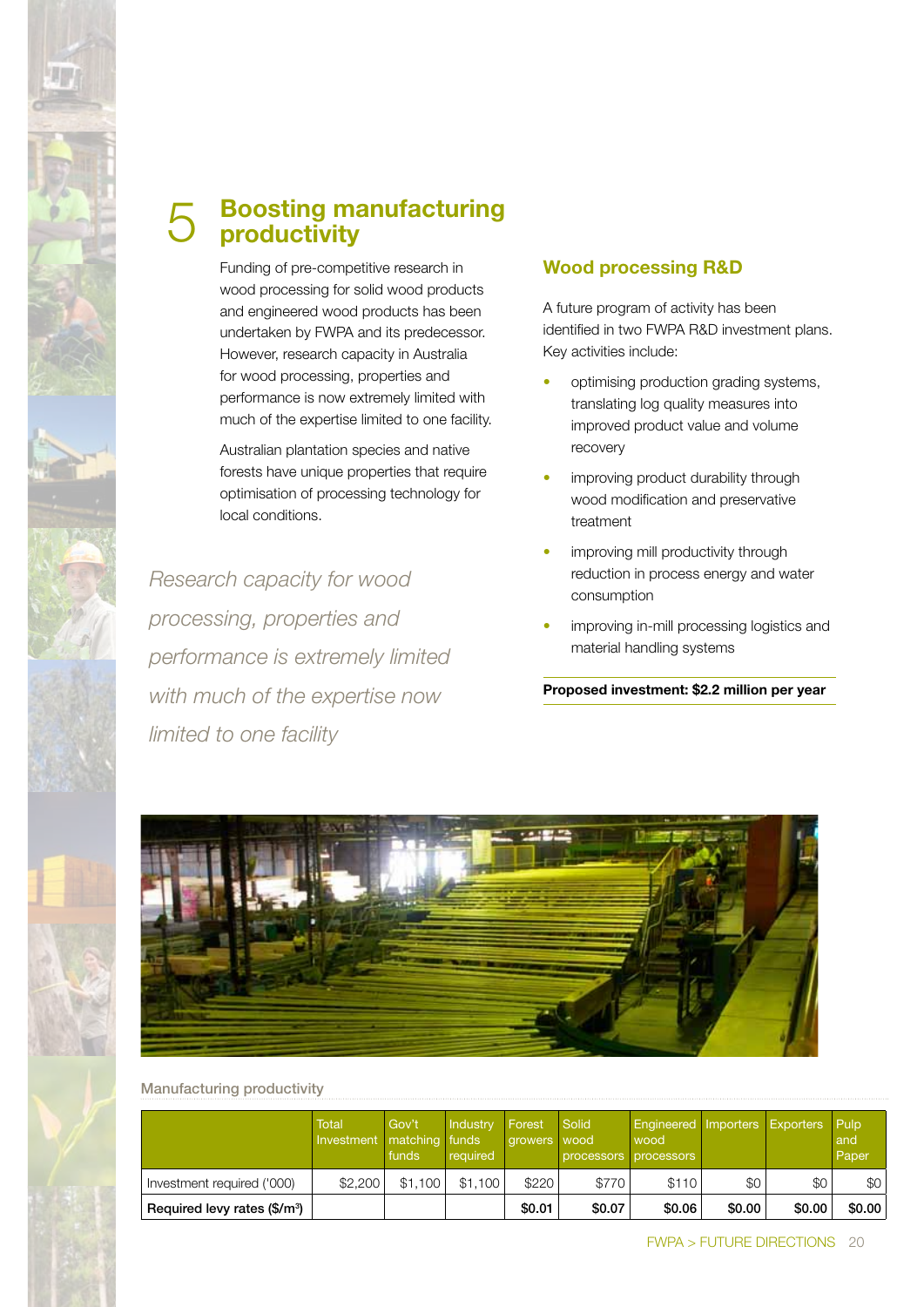

# **Addressing skills shortages** 6

Over the past decade, investigations and initiatives have addressed the workforce skills needed for the sector. FWPA developed an education investment plan to address some of the identified gaps, which included the development of the ForestLearning and GrowingCareers programs.

One of the specific skills shortages identified by Forestworks and the FWPA review relates to tertiary-trained professional foresters. Under the education investment plan, FWPA has undertaken some limited activity to help promote professional forestry as a career opportunity to 18-35 year olds.

Training professional foresters and future researchers within Australia will ensure that their skills are closely aligned to the needs of the sector.

# **Forestry education**

**Proposed investment: \$0.88 million per year**

# **Postgraduate scholarships**

**Proposed investment: \$0.33 million per year**

# OREST<br>EARNING www.forestlearning.edu.au

A teaching and learning resource on Australian forests and sustainability for years 3 - 12



*Training professional foresters and future researchers within Australia will ensure that their skills are closely aligned to the needs of the sector*

#### Skills shortage

|                                          | <b>Total</b><br>Investment matching funds | Gov't<br>funds | Industry<br>required | Forest<br>growers wood | Solid<br>processors processors | <b>Engineered Importers</b><br>wood |        | <b>Exporters</b> Pulp | and<br>Paper |
|------------------------------------------|-------------------------------------------|----------------|----------------------|------------------------|--------------------------------|-------------------------------------|--------|-----------------------|--------------|
| Investment required ('000)               | \$1.210                                   | \$605          | \$605                | \$328                  | \$157                          | \$30                                | \$39   | \$52                  | \$0          |
| Required levy rates (\$/m <sup>3</sup> ) |                                           |                |                      | \$0.01                 | \$0.01                         | \$0.02                              | \$0.03 | \$0.005               | \$0.00       |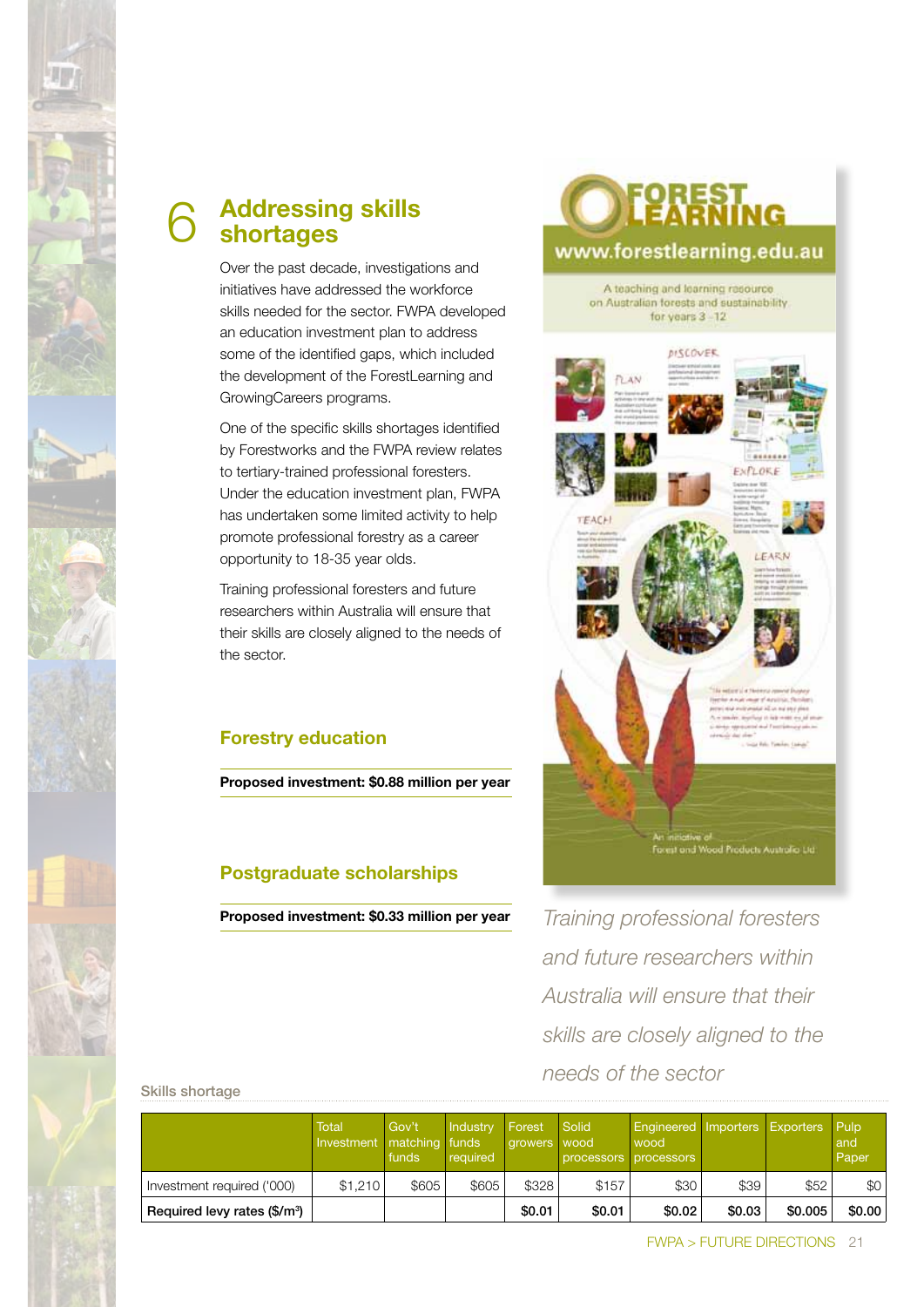

# **Funding the programs and the levy**

The levies to FWPA are established by Commonwealth Government legislation and regulation, and have remained largely unchanged since they were enacted in 1994.

The major changes have been the incorporation of the National Timber Market Development levy, the increase in the hardwood levy from 22 cents to 29 cents, and the introduction of a new forest grower levy class at 5 cents/ $m<sup>3</sup>$ . The current levy rates for the 12 levy classes are shown below.

#### Statutory levies by class

| Levy class                       | Levy category                | Unit                  | Current<br>levy rate | Proposed<br>levy rate |
|----------------------------------|------------------------------|-----------------------|----------------------|-----------------------|
| Private grower levy              | Grower                       | $m3$ round log        | \$0.05               | \$0.25                |
| Gov't grower levy                | Grower                       | $m3$ round log        | \$0.05               | \$0.25                |
| Hardwood sawlog                  | Solid wood<br>processor      | $m3$ round log        | \$0.29               | \$0.50                |
| Softwood sawlog                  | Solid wood<br>processor      | $m3$ round log        | \$0.29               | \$0.50                |
| Softwood low grade/<br>roundwood | Solid wood<br>processor      | $m3$ round log        | \$0.08               | \$0.50                |
| Cypress                          | Solid wood<br>processor      | $m3$ round log        | \$0.22               | \$0.50                |
| Hardwood woodchip                | Exporter                     | $m3$ round log        | \$0.035              | \$0.08                |
| Softwood woodchip                | Exporter                     | $m3$ round log        | \$0.00               | \$0.08                |
| Wood panel                       | Engineered<br>wood processor | $m3$ round log        | \$0.10               | \$0.50                |
| Plywood & veneer                 | Solid wood<br>processor      | $m3$ round log        | \$0.15               | \$0.50                |
| Importer charge                  | Importer                     | $m3$ finished product | \$0.725              | \$1.36                |
| Pulp and paper                   | Pulp and paper               | $m3$ round log        | \$0.00               | \$0.00                |

Note: importer charge is currently calculated at 2.5 times the highest domestic levy

### **Simplifying the levy classes to 6**

Compared to other RDCs, the forest and wood products sector has a more complex administrative arrangement with 12 levy classes varying with product type. This increases administration costs for companies and government. To assist in the analysis of the proposed programs in this business case, the 12 levy classes have been consolidated to six. It is a recommendation that the industry support the consolidation of levy classes into these six categories to reduce the administrative costs of the levy system.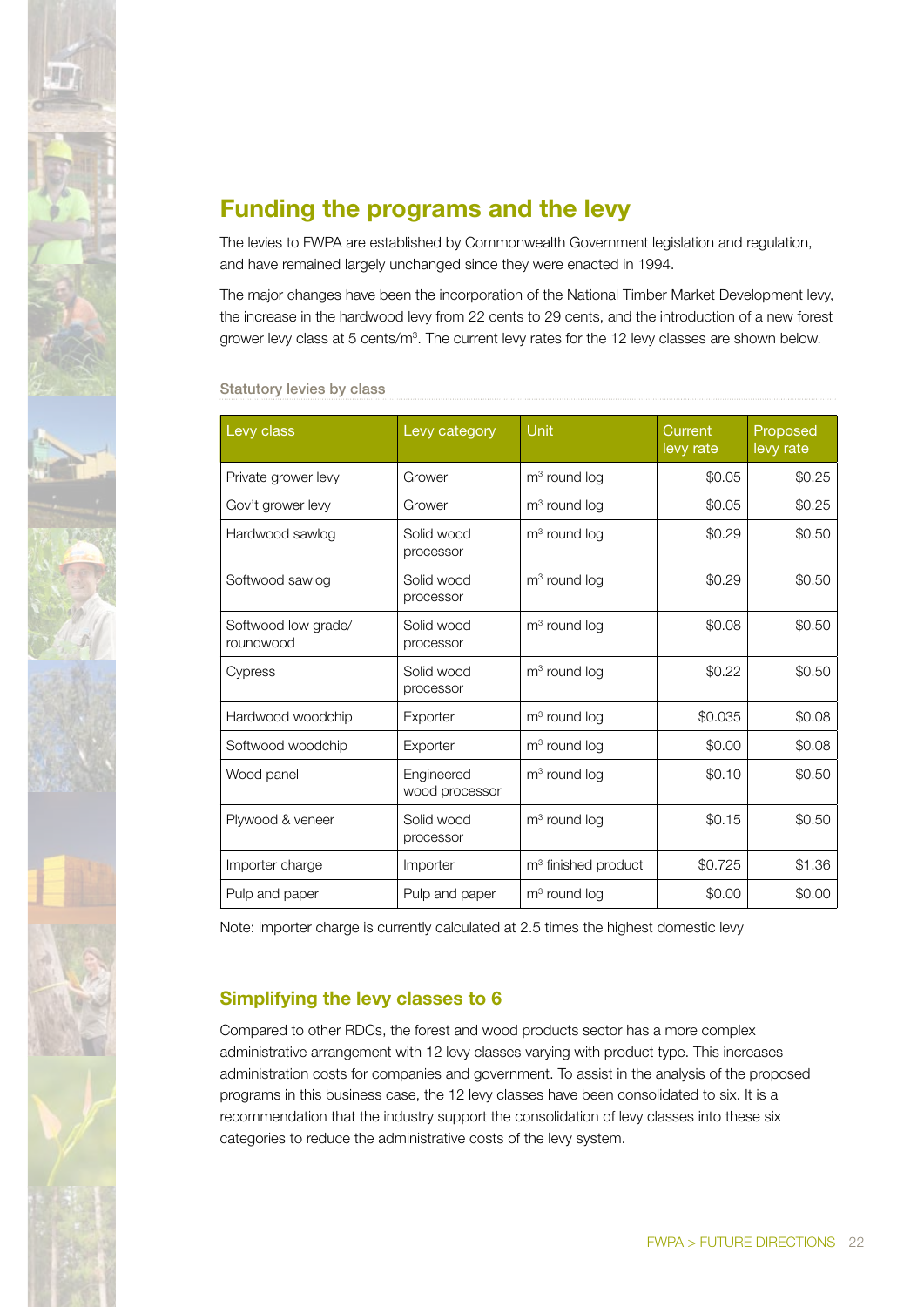

### **Comparing wood levies to other commodities**

A comparison of levies compared to other commodities shows that the levies within the wood sector are significantly lower than any other sector, as a proportion of the estimated selling price.

The table below shows that, even at the new levels required to fund the activities outlined in this report, the levies are still significantly lower than those paid by members of other industries.

Comparison of levies to other commodities

| Organisation                      | Commodity type                    | Current<br>Levy rate $(\$)$ | <b>Estimated</b><br>commodity | Current<br>levy as a | Proposed<br>levy as a |
|-----------------------------------|-----------------------------------|-----------------------------|-------------------------------|----------------------|-----------------------|
|                                   |                                   |                             | $price$ (\$)                  | proportion of        | proportion of         |
|                                   |                                   |                             |                               | selling price        | selling price         |
| Forest and Wood Products          | Round log                         | 0.050                       | 55                            | $0.09\%$             | 0.45%                 |
| Australia Ltd                     | Softwood sawn timber <sup>a</sup> | 0.290                       | 400                           | 0.07%                | 0.31%                 |
|                                   | Imported softwood timber          | 0.715                       | 400                           | 0.18%                | 0.34%                 |
|                                   | Engineered wood product           | 0.150                       | 800                           | 0.02%                | 0.07%                 |
| Cotton RDC <sup>b</sup>           | Cotton                            | 2.250                       | 425                           | 0.53%                |                       |
| Australian Egg Corporation Ltd    | Chick x 2d old                    | 0.460                       | 4.5                           | 10.22%               |                       |
| Dairy Australia                   | <b>Milk</b>                       | 0.004                       | 0.396                         | 0.89%                |                       |
| Australian Pork Ltd               | Pig                               | 2.525                       | 200                           | 1.26%                |                       |
| Grape and Wine RDC <sup>b</sup>   | Grapes                            | 2.000                       | 400                           | 0.50%                |                       |
|                                   | Wine                              | 4.980                       | 1010                          | 0.49%                |                       |
| Rural Industries RDC <sup>b</sup> | Honey                             | 0.023                       | 3                             | 0.77%                |                       |
|                                   | <b>Bees</b>                       | 0.100                       | 20                            | 0.50%                |                       |
|                                   | Rice                              | 3.000                       | 275                           | 1.09%                |                       |

(a) assumes 40% recovery (b) R&D expenditure only



*...the levies within the wood sector are significantly lower than any other sector*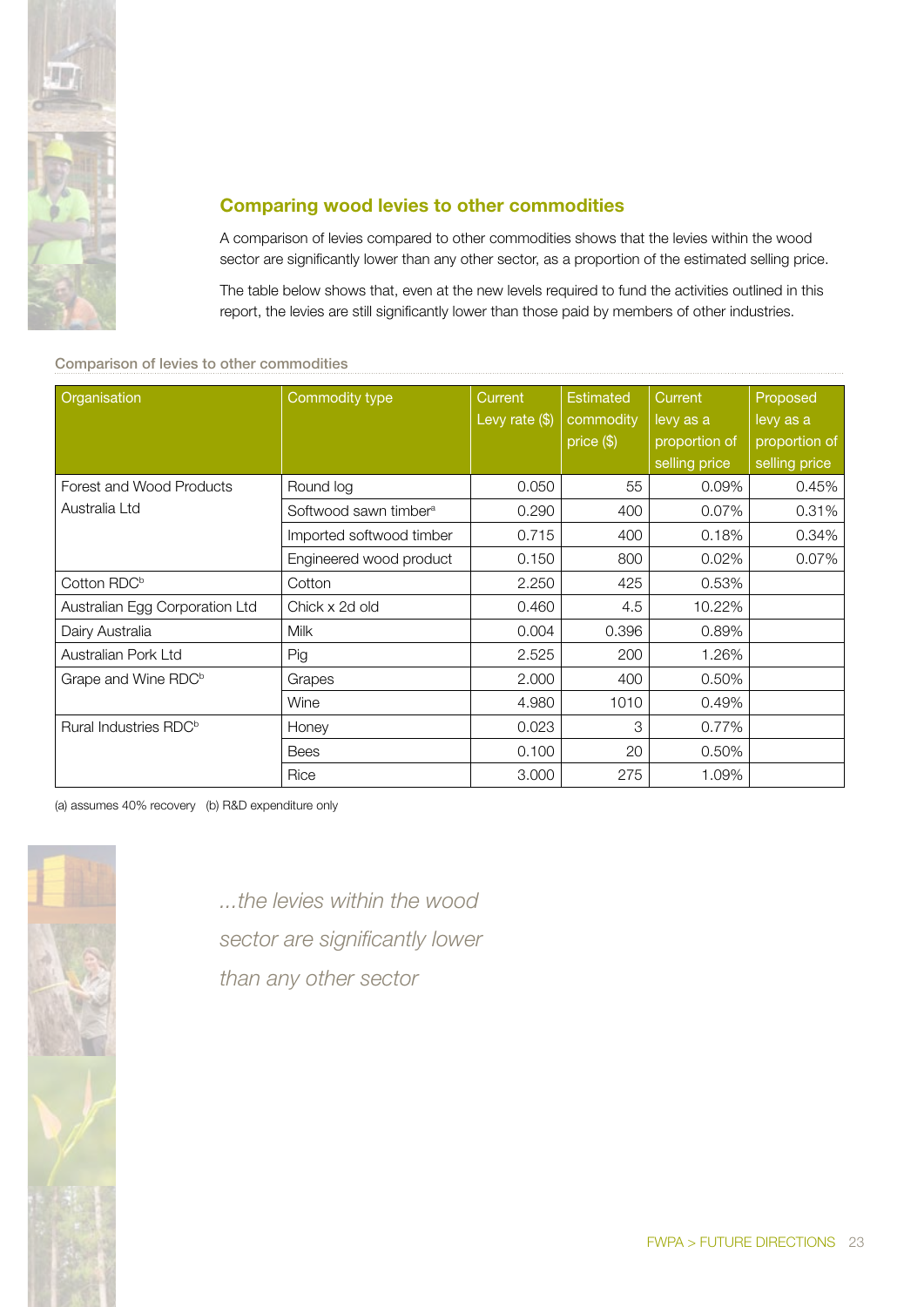

# **Proposed investments and funding implications**

This is a summary, by area of activity, of current and proposed investments levels and the implications for levy amounts.

All funding requirements include the estimated proportion of matchable payments from the Commonwealth Government.

|                                              | <b>Total</b>                | <b>Total</b><br><b>Total</b><br>industry<br>Gov't<br>matching<br>funds<br>required<br>funds<br>(\$'000)<br>(\$'000) | Proposed funding by levy category (\$'000) |                   |                             |                                         |                  |                  |                      |
|----------------------------------------------|-----------------------------|---------------------------------------------------------------------------------------------------------------------|--------------------------------------------|-------------------|-----------------------------|-----------------------------------------|------------------|------------------|----------------------|
|                                              | Program<br>Cost<br>(\$'000) |                                                                                                                     |                                            | Forest<br>growers | Solid<br>wood<br>processors | <b>Engineered</b><br>wood<br>processors | <b>Importers</b> | <b>Exporters</b> | Pulp<br>and<br>Paper |
| Enhancing<br>social licence                  | \$4,180                     | \$165                                                                                                               | \$4,015                                    | \$1,221           | \$1,584                     | \$120                                   | \$683            | \$407            | \$0                  |
| Growing<br>the market                        | \$6,270                     | \$1,628                                                                                                             | \$4,642                                    | \$757             | \$2,149                     | \$519                                   | \$1,216          | \$0              | \$0                  |
| Improving statistics<br>and economics        | \$880                       | \$440                                                                                                               | \$440                                      | \$176             | \$176                       | \$13                                    | \$44             | \$31             | \$0                  |
| Integrating forest<br>research and extension | \$8,140                     | \$4,070                                                                                                             | \$4,070                                    | \$3,143           | \$482                       | \$74                                    | \$0              | \$371            | \$0                  |
| Boosting manufacturing<br>productivity       | \$2,200                     | \$1,100                                                                                                             | \$1,100                                    | \$220             | \$770                       | \$110                                   | \$0              | \$0              | \$0                  |
| Addressing<br>skills shortages               | \$1,210                     | \$605                                                                                                               | \$605                                      | \$328             | \$157                       | \$30                                    | \$39             | \$52             | \$0                  |

| <b>TOTAL</b>                     | \$22,880 | \$8,008 | \$14,872 | \$5.845 | \$5,318 | \$868  | \$1,981 | \$860  | \$0    |
|----------------------------------|----------|---------|----------|---------|---------|--------|---------|--------|--------|
|                                  |          |         |          |         |         |        |         |        |        |
| Required levy per m <sup>3</sup> |          |         |          | \$0.25  | \$0.50  | \$0.50 | \$1.36  | \$0.08 | \$0.00 |

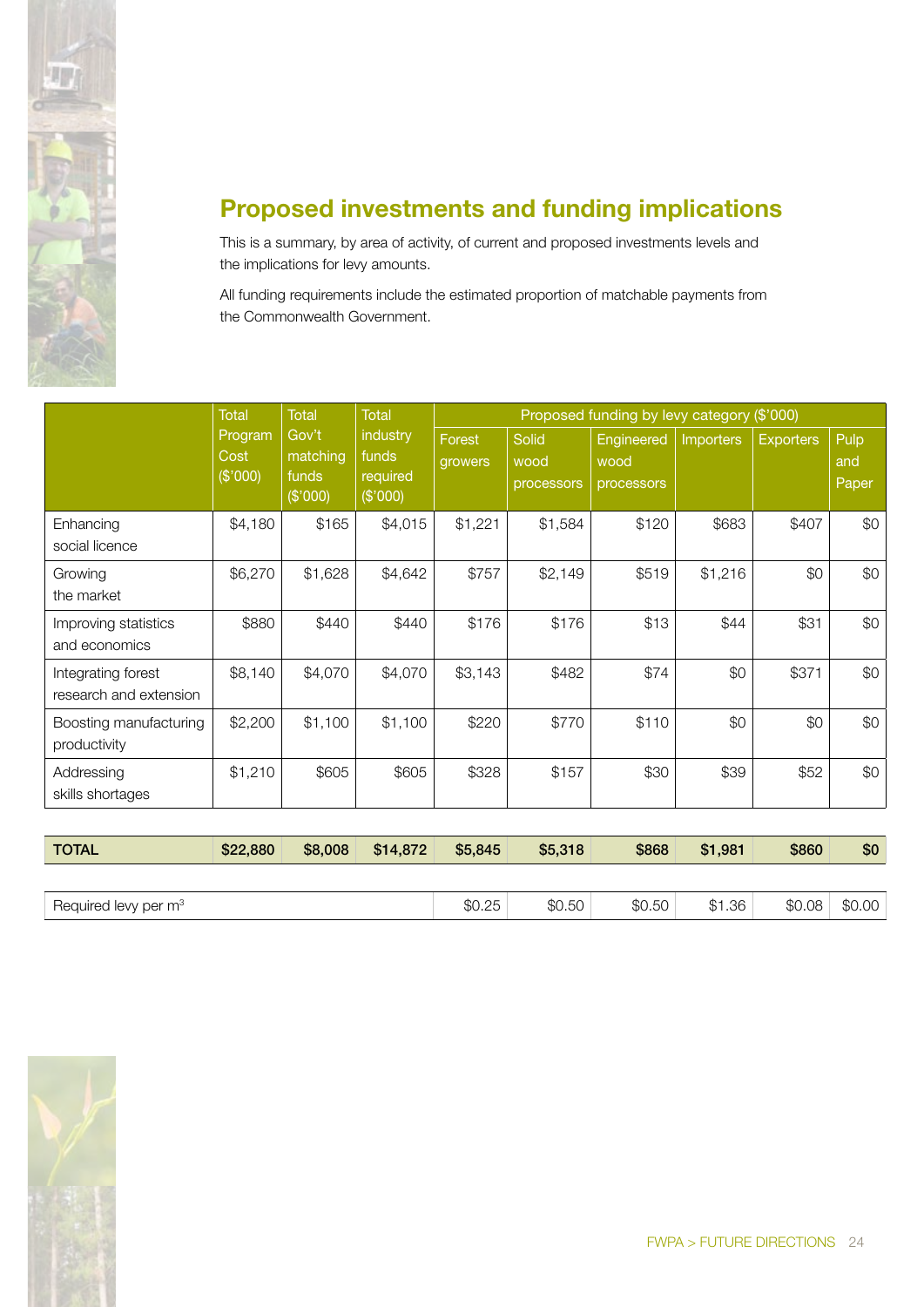

# **Return on investment (ROI)**

### **Enhancing social licence**

In terms of financial benefits, a maintenance or improvement of social licence has the potential to reduce operating costs, increase market access (i.e. volume or price) and improve the recruitment of talented people to the sector.

The financial implications from an increase in market prices or volume are shown below as a sensitivity analysis which shows even relatively minor increases in price or volume will provide a more-than-adequate payback on the proposed investment.



### **Growing the market**

All the market development activities are about improving the market conditions for forest and wood products. In a competitive market, increased demand will generally result in an increased market share (i.e. greater volume) and/or market price.

One approach to estimating returns is to review a range of scenarios, such as those below:

- 0.5% increase in market price achieved in full by Year 5
- 5% volume increase achieved in full by Year 5
- 1.5% increase in market price achieved in full by Year 10
- 15% volume increase achieved in full by Year 10.

|                                                         | Benefit-<br>cost ratio<br>after 5 years | Benefit-<br>cost ratio<br>after 10 years | NPV after<br>5 years @ 8%<br>discount rate<br>$(S \, m)$ | NPV after<br>10 years @ 8%<br>discount rate<br>(\$m) |
|---------------------------------------------------------|-----------------------------------------|------------------------------------------|----------------------------------------------------------|------------------------------------------------------|
| Scenario 1<br>0.5% price increase in full<br>by Year 5  | 4.20                                    | 5.44                                     | \$44.3                                                   | \$131.7                                              |
| Scenario 2<br>5% volume increase in full<br>by Year 5   | 6.04                                    | 8.02                                     | \$70.1                                                   | \$208.7                                              |
| Scenario 3<br>1.5% price increase in full<br>by Year 10 | 4.64                                    | 10.58                                    | \$45.1                                                   | \$262.5                                              |
| Scenario 4<br>15% volume increase in full<br>by Year 10 | 6.96                                    | 15.87                                    | \$76.9                                                   | \$410.4                                              |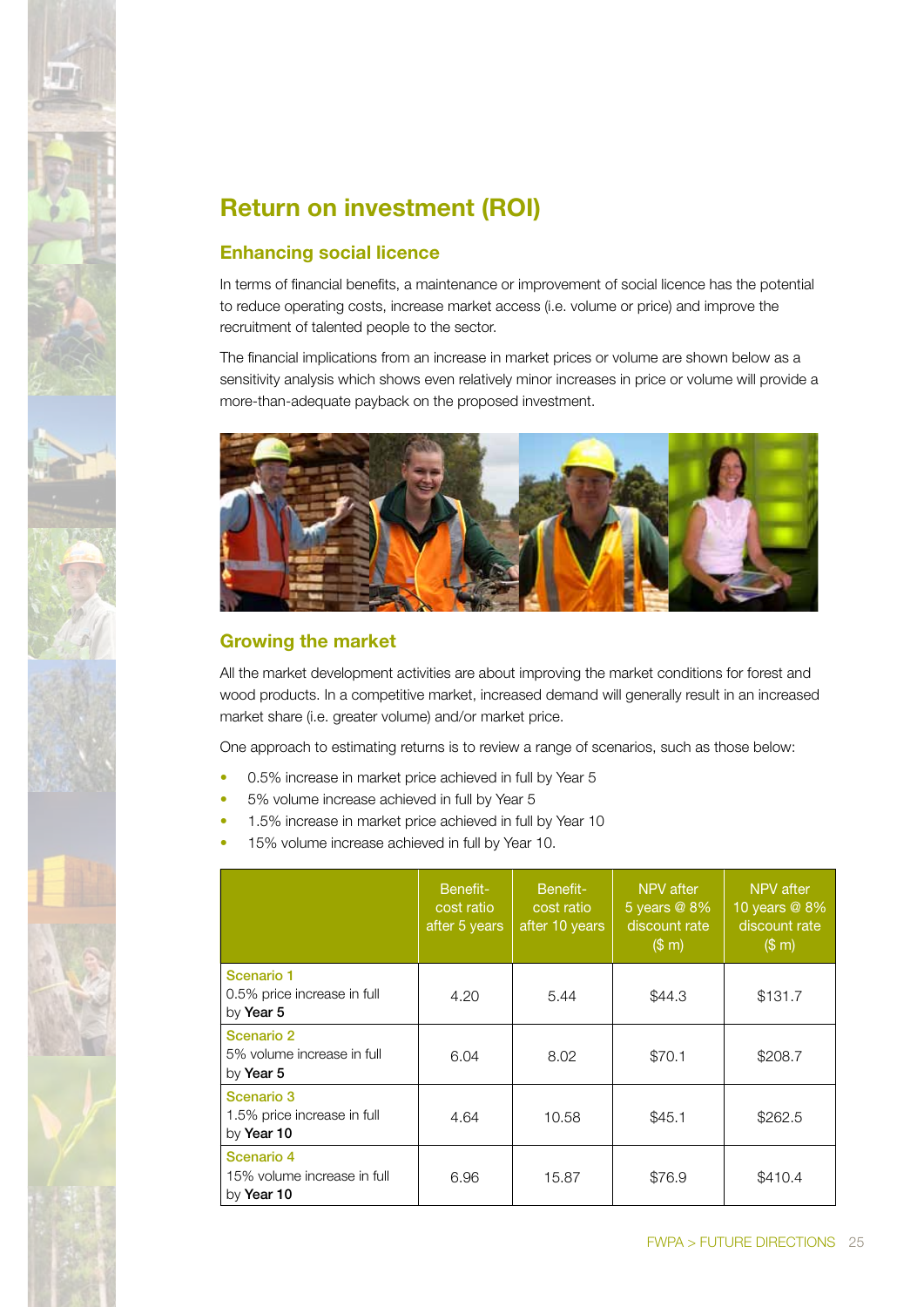

## **Improving statistics and economic analysis**

It is estimated that the industry is currently spending \$600,000 to \$800,000 per year (excluding internal staff costs) on statistics collection and analysis. By centralising this activity, the sector should be able re-direct internal staff costs.

If the capital expenditure in the sector is assumed to be \$200 million per year, the potential returns from improved decision making can be estimated. This excludes the benefits that may derive from improved pricing and/or inventory decisions.

|                                                  | Benefit-<br>cost ratio<br>after<br>5 years | Benefit-<br>cost ratio<br>after<br>10 years | NPV after<br>5 years @ 8%<br>discount rate<br>(\$m) | NPV after<br>10 years @ 8%<br>discount rate<br>(\$m) |
|--------------------------------------------------|--------------------------------------------|---------------------------------------------|-----------------------------------------------------|------------------------------------------------------|
| Scenario 1<br>0.5% saving in Capex after 5 Years | 1.36                                       | 1.82                                        | \$0.52                                              | \$2.04                                               |
| Scenario 2<br>1% saving in Capex after 5 Years   | 2.73                                       | 3.64                                        | \$2.79                                              | \$7.03                                               |
| Scenario 3<br>1.5% saving in Capex after 5 Years | 4.09                                       | 5.45                                        | \$5.06                                              | \$12.02                                              |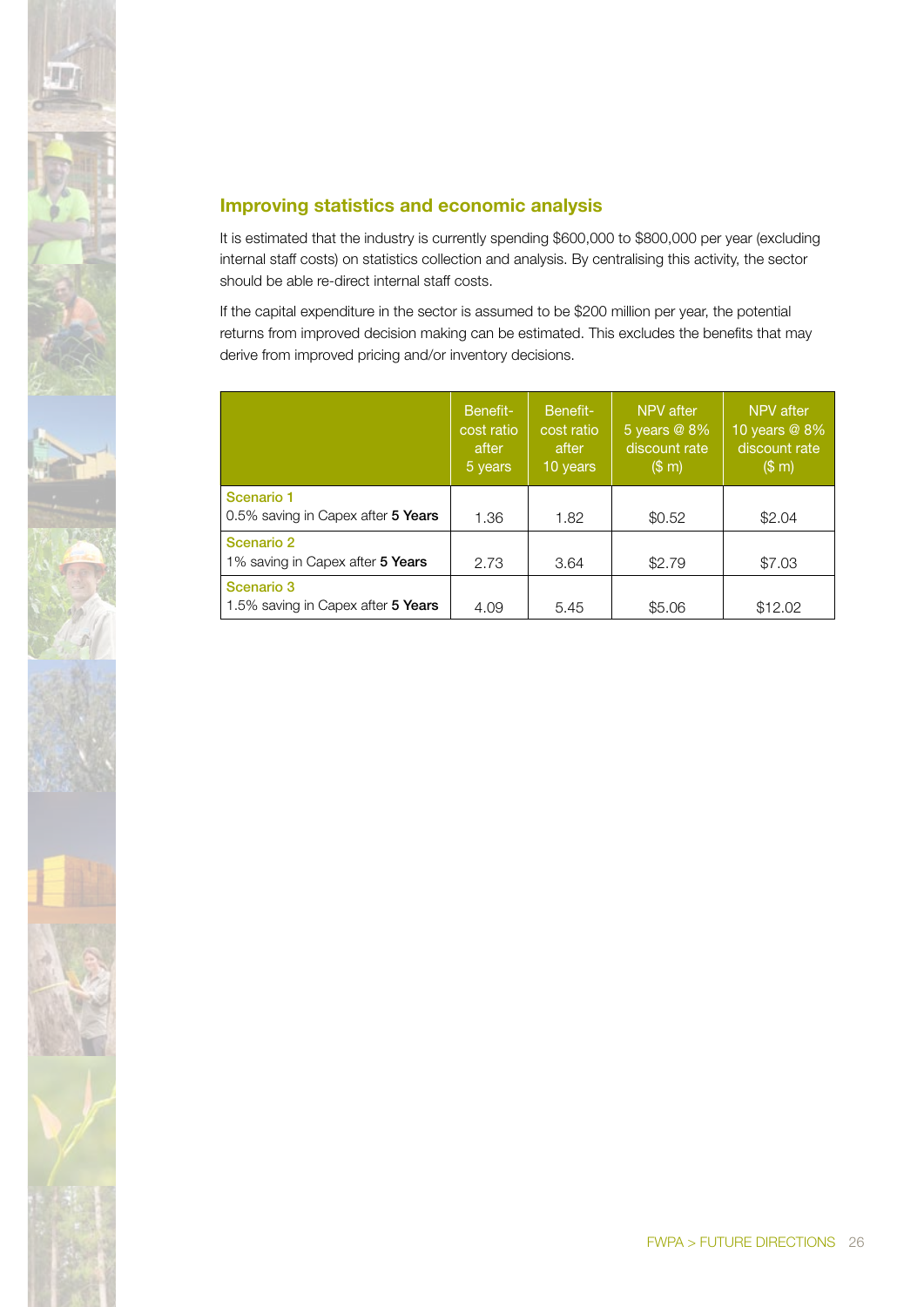

### **Integrating forest research and extension**

An *ex post* investment of FWPA's prior investments in forest R&D by URS Forestry shows the estimated benefit-cost ratio is more than 13:1. It is anticipated that the proposed program would generate benefits of the same order of magnitude of previous investments.

|         | No of<br><b>Projects</b> | <b>Total Value</b><br>Invested<br>(\$'000) | Value of<br>Sample<br>projects<br>(\$'000) | Sample<br>projects as<br>% of total<br>investment | Weighted<br>Average<br><b>BCR</b> | <b>Estimated</b><br>benefits<br>from total<br>investment<br>(\$'000) |
|---------|--------------------------|--------------------------------------------|--------------------------------------------|---------------------------------------------------|-----------------------------------|----------------------------------------------------------------------|
| Growing | 35                       | 17,596                                     | 3.394                                      | 19                                                | 13.4                              | 235,339                                                              |

*Source: URS Forestry – Benefit-cost analysis of selected projects within the FWPA R&D Program (2012)*

### **Boosting manufacturing productivity**

Previous analysis of FWPA's investment in manufacturing productivity, using the combined RDC methodology for benefit-cost analysis, has shown that the weight average return is 5.0 over a 20–year period. It is anticipated that similar returns could be achieved for future investments.

|            | No of<br>Projects | <b>Total Value</b><br>Invested<br>(\$'000) | Value of<br>Sample<br>projects<br>(\$'000) | Sample<br>projects as<br>% of total<br>investment | Weighted<br>Average<br><b>BCR</b> | <b>Estimated</b><br>benefits<br>from total<br>investment<br>(\$'000) |
|------------|-------------------|--------------------------------------------|--------------------------------------------|---------------------------------------------------|-----------------------------------|----------------------------------------------------------------------|
| Processing | 60                | 35,636                                     | 3,490                                      | 10                                                | 5.0                               | 177,428                                                              |

*Source: URS Forestry – Benefit-cost analysis of selected projects within the FWPA R&D Program (2012)*

### **Addressing skills shortages.**

The return on investment in local training is achieved by avoiding the need to 'localise' overseastrained professionals or researchers. It is estimated that the cost of localising would be in the order of 6-12 months at full salary costs (say, \$75,000-\$100,000 per year per person). If the sector requires 10-15 new recruits per year, then the proposed program would be cost neutral. Any requirements in excess of that would create a positive return.